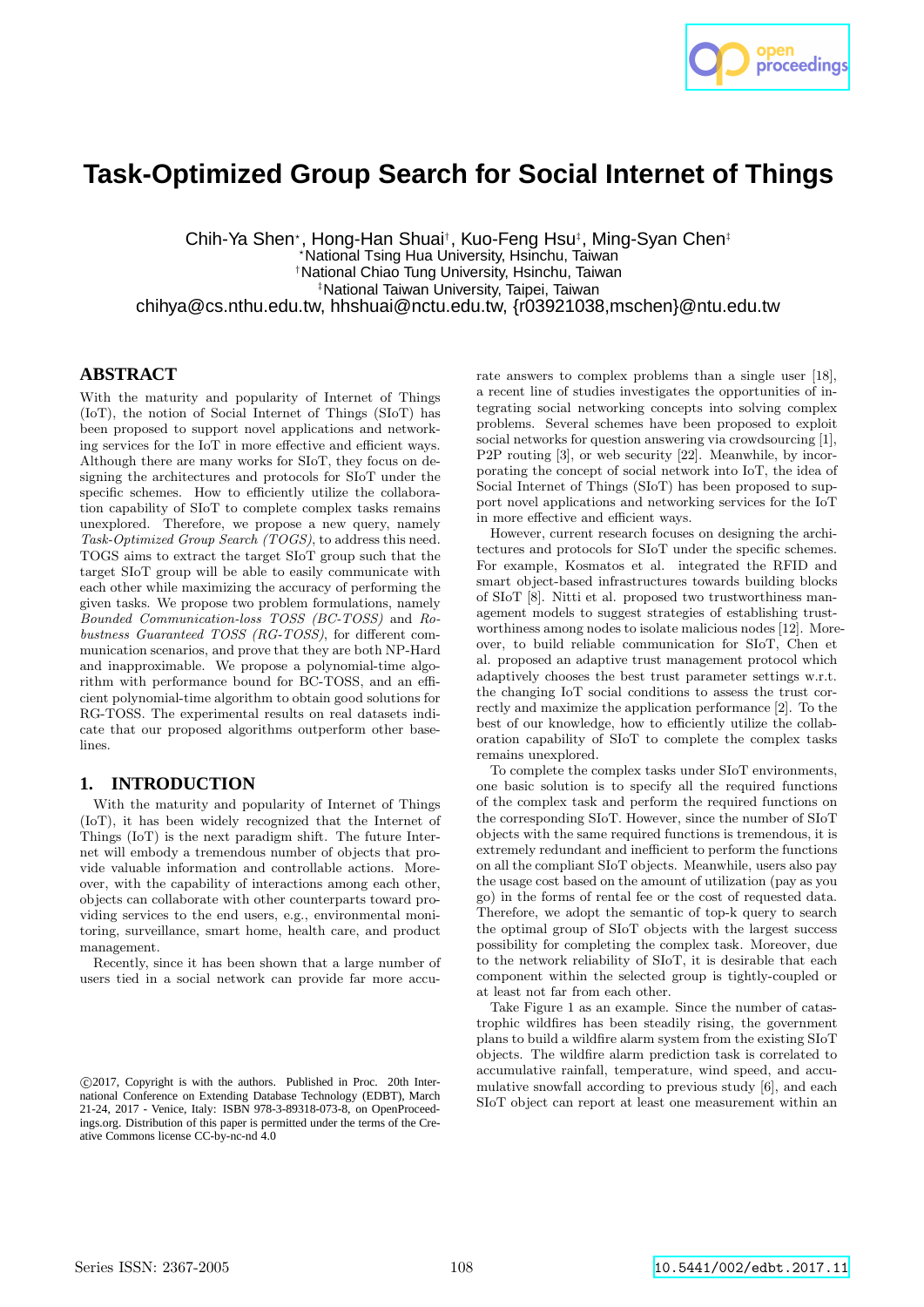

#### Figure 1: Illustrative example for wildfire detection

accuracy threshold.<sup>1</sup> Therefore, the alarm system issues a top-k query on SIoT and finds the group that maximizes the accuracy of all related measurement. Moreover, under the SIoT environment, each SIoT object replicates its measurement data to its trustworthy "friends" for reliability, faulttolerance, or accessibility. Therefore, for the data reliability, it is desirable that each component in the selected group is within h-hop from each other or has at least some friends.

Specifically, we propose a new framework, namely, *Task-Optimized Group Search (TOGS)*, to search the best group under the abovementioned SIoT environments. Given a heterogeneous social graph, the set of tasks, the social relationships between SIoT objects, and the relationships between each SIoT object and the task, we propose a new problem family, namely, *Task-Optimized SIoT Selection (TOSS)*, to find the best group of IoT objects for a given set of tasks in the task pool.

To consider different application needs, we propose two different problem formulations for TOSS, namely *Bounded Communication-loss TOSS (BC-TOSS)* and *Robustness Guaranteed TOSS (RG-TOSS)*. While the objective of the two problems are both maximizing the accuracy of performing the given tasks, BC-TOSS aims to bound the communication loss between different SIoT objects, and the goal of RG-TOSS is to provide robustness for message transmission among different SIoT objects. We formulate the problems and prove that they are both NP-Hard and inapproximable within any factor. We propose an error-bounded algorithm with guaranteed performance, namely *Hop-bounded Accuracy-optimized SIoT Extraction (HAE)*, to obtain in polynomial time a solution with objective value no worse than the optimal solution with a bounded error for BC-TOSS. For RG-TOSS, we propose an efficient algorithm to obtain good solutions in polynomial time, namely *Robustness-Aware SIoT Selection (RASS)* which includes effective processing strategies such as *Core-based Robustness Pruning*, *Accuracy-Optimization Pruning*, *Robustness-Guaranteed Pruning*, and *Accuracy-oriented Robustness-aware Ordering*. We conduct a user study for evaluating the effectiveness of the problem formulations, and perform extensive experiments on real datasets to evaluate the proposed algorithms. Experimental results show that our proposed algorithms significantly outperform other baselines. The contributions are summarized as follows.

• For completing complex task in SIoT environment, we propose to model the social edges within SIoT objects with accuracy edges in a heterogeneous graph

and propose two different problem formulations, i.e., *BC-TOSS* and *RG-TOSS*, to find suitable SIoT objects. To our best knowledge, there is no real system or existing work in the literature that addresses the issue of group search in SIoT environment.

- We prove that both formulations are NP-Hard and inapproximable within any factors. We then propose a polynomial-time algorithm with performance guarantee and bounded error, namely *Hop-bounded Accuracyoptimized SIoT Extraction (HAE)* for the BC-TOSS problem. We also propose an effective polynomial time algorithm, namely *Robustness-Aware SIoT Selection (RASS)*, to find good solutions for the RG-TOSS problem.
- We conduct a user study on 100 users to validate our two problem formulations. Moreover, we perform extensive experiments on two real datasets. The results show that the proposed algorithms outperform the baselines in terms of objective values and efficiency.

The rest of this paper is organized as follows. Section 2 introduces the related works. Section 3 formulates the problems and proves that the proposed problems are NP-Hard and inapproximable within any factor. Sections 4 and 5 propose algorithms to BC-TOSS and RG-TOSS problems, respectively. Section 6 shows the experimental results and Section 7 concludes this paper.

## **2. RELATED WORK**

A recent line of SIoT research focuses on designing the architectures and protocols for facilitating SIoT under the specific schemes [8, 12, 2]. For example, Nitti et al. propose two trustworthiness management models to suggest strategies of establishing trustworthiness among nodes so that malicious nodes are isolated [12]. Yao et al. propose a joint probabilistic framework for fusing the social relationships between users and IoT objects to improve the accuracy of IoT recommendations [21]. However, these works do not take the capability of collaboration between SIoT into consideration. Moreover, our goal is to find the optimal group of SIoT to accomplish certain tasks, not recommending a single IoT.

To find a cohesive group, many different measurements have been reported in the literature, e.g., diameter [19], density [4, 5], clique and its variations [11]. However, the above works only consider the characteristics inside the group on the existing friendship edges, but *TOGS* needs to consider the accuracy of the assigned task and the "social" tightness among IoT objects. Therefore, new algorithms are necessary to take both types of edges into account. Researches have been proposed to find a socially close group of individuals to invite for activities. In [17], given a query group, the total degree of the community containing this group is maximized. The spatial factor is considered in [10, 20, 23]. Furthermore, the willingness to participate activities is considered in [16]. All the above works keep the social tightness of the target group on the friendship network while maximizing or maintaining some characteristic people care about in an activity. In contrast, in this paper, the accuracy is considered to be maximized so that the query task can find a proper target SIoT group to complete the complex tasks.

On the other hand, expert team formation has attracted a lot of research interests. Forming an expert team is to find

 $\rm ^1The$  SIoT objects that cannot report any related measurement can be filtered at the beginning.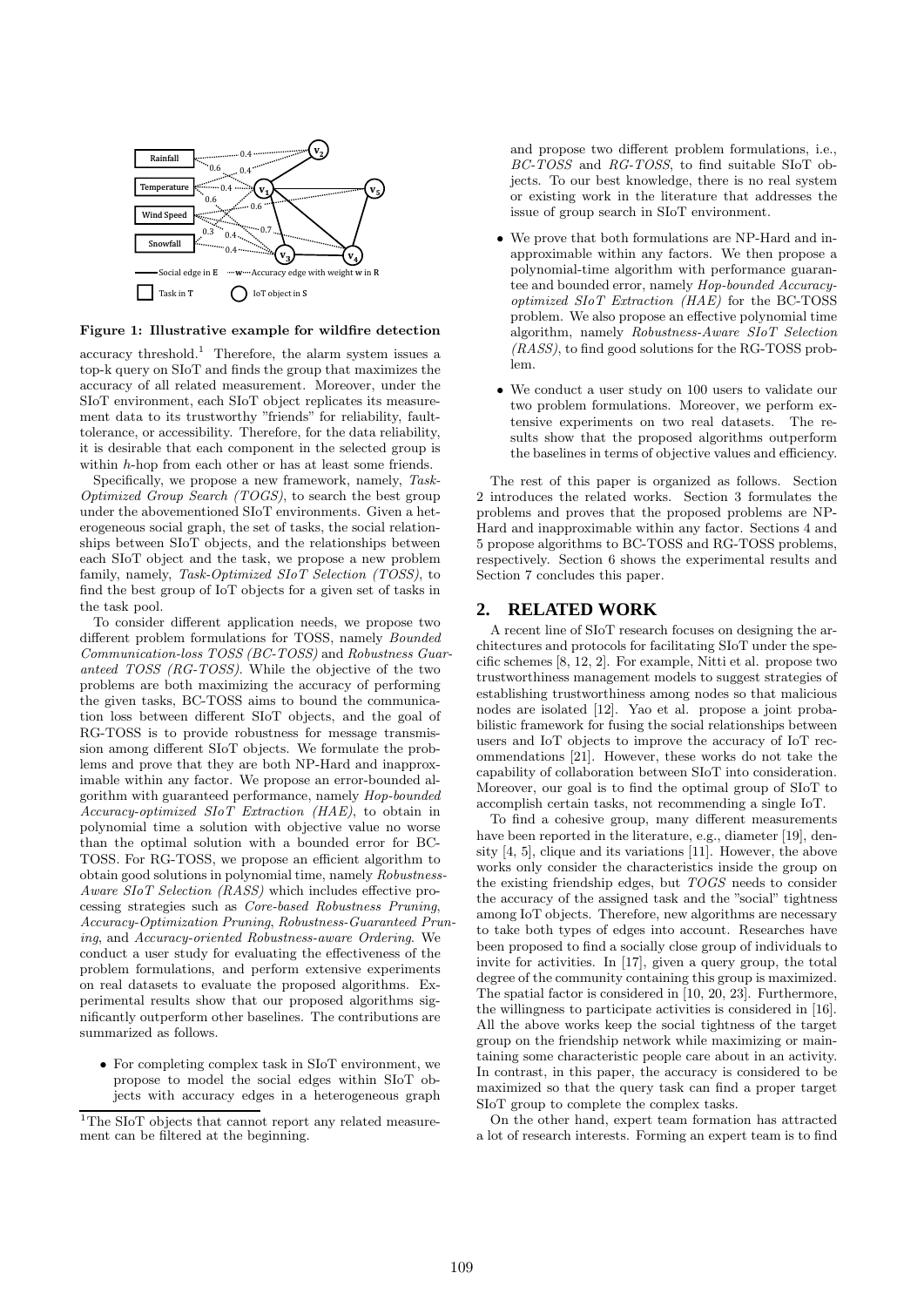Table 1: Notation Summary.

| Symbol       | Meaning                                           |
|--------------|---------------------------------------------------|
| Q            | Query group                                       |
| $d_S^E(F)$   | Largest shortest path distance in $F$ on $E$      |
| $I_F(t)$     | Incident weight of $t \in T$                      |
| $deg_H^E(v)$ | Inner degree of $v$ in $H$                        |
| SL(F)        | Objective value of target group $F$               |
| $\alpha(u)$  | Sum of incident accuracy edge weight of $u \in S$ |

a set of experts the required skills, while the communication cost among the chosen experts is minimized so that team members can communicate with each other efficiently. Several communication costs have been proposed under different considerations. For example, Lappas et al. find a team that covers the required skills and minimizes the social diameter of the team or the total edge weight of the spanning tree within the team [9]. Moreover, projects usually require a leader for guiding the direction and negotiation among members. Therefore, Kargar et al. [7] proposed to select a leader for each skill and minimize the social distance from the skill members to each skill leader. In [15], the authors further consider both spatial proximity and skill requirements for finding quick response teams. In contrast, our paper is the first to study the task-optimized group search problem considering SIoT as the input. Based on both social edges and accuracy edges, *TOGS* aims to find the target group with enough social tightness on SIoT to ensure the reliability and while maximizing the accuracy to query tasks.

## **3. PROBLEM FORMULATIONS**

In this paper, we consider a family of *Task-Optimized SIoT Selection (TOSS)* problems on a heterogeneous graph which aim to find the best group of SIoT objects for certain tasks by considering the interactions among different SIoT objects. Specifically, given the heterogeneous graph  $G = (T, S, E, R)$ , the vertex set T is the *task pool*, i.e., the union of the tasks the SIoT objects can achieve such as measuring humidity, rainfall. Vertex set  $S$  represents the set of SIoT objects, where the social relationships among them are captured by the unweighted *social edge* set  $E, S \times S \rightarrow E$ . Here, a social edge  $(u, v) \in E$  represents that SIoT objects  $u$  and  $v$  can communicate (e.g., using the same communication protocol or equipping the same transmission hardware). For the ease of presentation, we use the term *SIoT Graph*,  $G_S = (S, E)$ , to describe the graph composed of the SIoT objects set  $S$  and the corresponding social edge set  $E$ . Finally, R is the set of *task accuracy edge* (*accuracy edge* for short), where each accuracy edge  $r = [t, v]$  linking a task vertex  $t \in T$  and an SIoT vertex  $v \in S$  indicates the accuracy for the SIoT object  $v$  to perform task  $t$  as the edge weight  $w[t, v] \in (0, 1]$ . An illustrative example of the heterogeneous graph  $G = (T, S, E, R)$  is shown in Figure 1. Table 1 summarizes the notations.

Given the heterogeneous graph  $G = (T, S, E, R)$  mentioned above, a query group  $Q \subseteq T$  and the desired size p of SIoT objects, the goal of the TOSS problems is to find the group  $F \subseteq S$  of exactly p SIoT objects to optimize the accuracy (the definition of *optimizing the accuracy* will be detailed later) of the selected tasks in Q. The size constraint p here represents a budget constraint, i.e., how many SIoT objects we plan to control or carry according to our application scenario. Moreover, based on different practical needs, we apply different constraints on Q to either reduce the communication loss or to increase the robustness of the selected  $SIOT$  objects in  $F$ . Based on the different constraints, we propose two different problem formulations and algorithm designs.

Specifically, we first propose the *Bounded Communicationloss TOSS (BC-TOSS)* problem by taking into account the communication loss between different SIoT objects in addition to optimizing the accuracy of the selected tasks in Q. To achieve this, we place an upper bound on the hop distance between each pair of SIoT objects in order to limit the number of message forwarding. In other words, the constraint of BC-TOSS is to require the *hop distance* between each pair of vertices in F on E to be at most h, i.e.,  $d_S^E(F) \leq h$ , to reduce the potential communication loss. Please note that since an SIoT object u can forward messages even if it is not selected in  $\overline{F}$ , therefore, the shortest path considered by  $d_S^E(F)$  can go through vertices in S but outside F. For example, in Figure 1, if  $F = \{v_2, v_3\}, d_S^E(F) = 2$  because the shortest path can go through  $v_1 \notin F$ .

In the second problem, namely *Robustness Guaranteed TOSS (RG-TOSS)*, we pay special attention to the number of different message transmission paths. In other words, RG-TOSS, in addition to optimizing the accuracy of the selected tasks in Q, also requires that each SIoT object in  $F$  has at least  $k$  neighboring SIoT objects for successfully transmitting the messages. That is, each vertex  $v \in F$  must have at least  $k$  neighboring vertices also in  $F$ .

To measure the solution quality of the returned group  $F$ , we consider the sum of the accuracy edge weights incident to each vertex t in Q. Let  $I_F(t)$  denote the sum of incident accuracy edge weights of  $t \in Q$  to the target group  $F$  (*incident weight* of t for short), i.e.,  $I_F(t) = \sum_{v \in F} w[t, v]$ . We then use the sum of incident weights over all tasks  $t$  in the task group  $Q$  to  $F$  to represent the aggregated quality of the returned group  $F$  corresponding to  $Q$ . In other words, the objective function of the returned group  $F$  is defined as  $\Omega(F) = \sum_{t \in Q} I_F(t)$ . In this paper, we aim to maximize the objective function  $\Omega(F)$  to ensure that the tasks in Q are most likely to succeed. Furthermore, we also include an *accuracy constraint*  $\tau$  in the problem formulation. This accuracy constraint requires that the edge weight of each accuracy edge between  $Q$  and  $F$  must be at least  $\tau$ , to ensure the worst case performance of the returned target group.

In the following, we formally formulate the two TOSS problems, namely *Bounded Communication-loss TOSS (BC-TOSS)* and *Robustness Guaranteed TOSS (RG-TOSS)*. We also prove that the proposed two TOSS problems are both NP-Hard and inapproximable within any factors unless P=NP.

## **3.1 Bounded Communication-loss TOSS (BC-TOSS)**

The Bounded Communication-loss TOSS (BC-TOSS) problem is defined as follows.

#### Problem: Bounded Communication-loss TOSS (BC-TOSS).

Given: Heterogeneous graph  $G = (T, S, E, R)$ , query group  $Q \subseteq T$ , hop constraint  $h \geq 1$ , size constraint  $p > 1$ , and accuracy constraint  $\tau \in [0,1]$ 

**Objective:** To find a target group  $F \subseteq S$  where i)  $|F| = p$ , ii)  $d_S^E(F) \leq h$ , and iii)  $w[u, v] \geq \tau, \forall u \in Q, v \in F, [u, v] \in R$ , such that  $\overline{\Omega}(F) = \sum_{t \in Q} I_F(t)$  is maximized.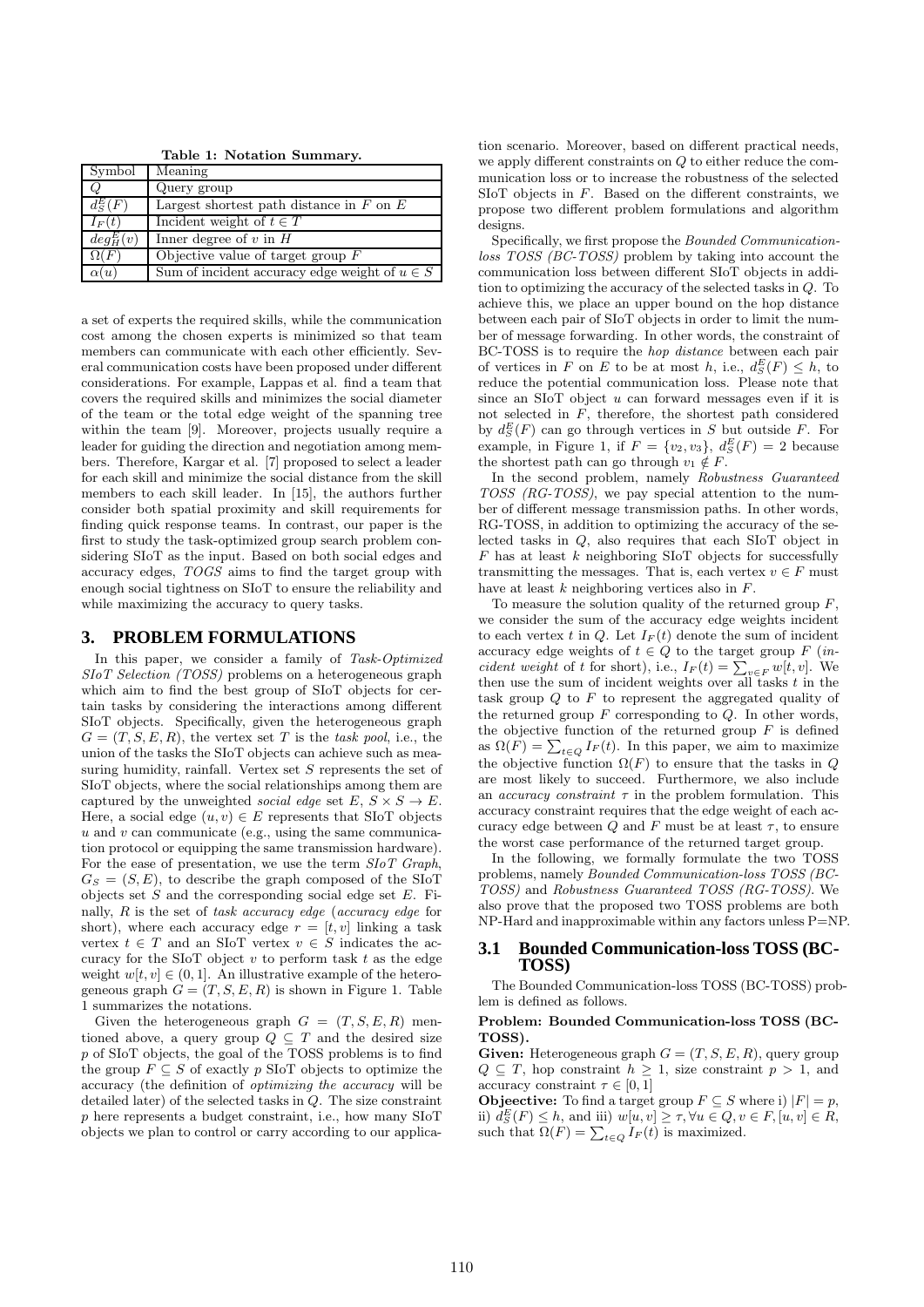Solving the proposed BC-TOSS problem is very challenging due to the interplay of two different edge sets, i.e., groups with largest objective value may not satisfy the hop constraint. In the following, we first analyze the hardness of BC-TOSS by proving that the BC-TOSS problem is NP-Hard. In addition, we prove that there exists no polynomial time approximation algorithm for BC-TOSS. In other words, BC-TOSS is inapproximable within any factor.

Theorem 1. *BC-TOSS is NP-Hard and inapproximable within any factor.*

PROOF. We prove that BC-TOSS is an NP-Hard problem with the reduction from the  $\hat{p}$ -clique problem, which is an NP-Complete problem. Given a graph  $G_c = (V_c, E_c)$ , where  $V_c$  is the set of vertices and  $E_c$  is the set of undirected and unweighted edges, and an integer  $\hat{p}$ , the decision problem of  $\hat{p}$ -clique is to answer whether there exists a subgraph  $C_c \subset$  $G_c$  such that i)  $C_c$  has exactly  $\hat{p}$  vertices, i.e.,  $|C_c| = \hat{p}$ , and ii)  $C_c$  is a complete graph, i.e.,  $d_S^E(C_c) = 1$ , where  $d_S^E(C_c)$ is the longest shortest path length on vertex set  $S$  and edge set  $E$  among all the vertex pairs in  $C_c$ .

We transform each instance of  $\hat{p}$ -clique to an instance of BC-TOSS as follows. We construct the input graph of BC-TOSS  $G = (T, S, E, R)$  by letting  $S = V_c$ ,  $E = E_c$ , while the task pool  $T$ , the accuracy edges in  $R$ , the corresponding edge weights, and the query group  $Q$  are set arbitrarily. The parameters of BC-TOSS are set as  $p = \hat{p}$ ,  $h = 1$ , and  $\tau =$ 0. In the following, we prove that the decision problem  $\hat{p}$ clique returns TRUE if and only if BC-TOSS has a feasible solution. We first prove the sufficient condition. If  $\hat{p}$ -clique returns TRUE with a solution  $C_c$  with  $d_S^E(C_c) = 1$  and  $|C_c| = \hat{p}$ , then  $C_c$  must be a feasible solution to BC-TOSS because  $d_S^E(C_c) \leq h = 1$  and  $|C_c| = \hat{p} = p$ . We then prove the necessary condition. If  $\overline{F}$  is a feasible solution to BC-TOSS, then  $d_S^E(F) \leq h = 1$  and  $|F| = p$  must hold, which implies that F is also a complete graph of size  $\hat{p} = p^2$ . Therefore,  $F$  is also a solution to  $\hat{p}$ -clique. This proves that BC-TOSS is NP-Hard.

Finally, we prove hat there exists no approximation algorithm for BC-TOSS unless P=NP. Note that BC-TOSS will return  $\Omega(F) = 0$  if  $F = \emptyset$ , i.e., no feasible solution exists for BC-TOSS. Therefore, if BC-TOSS has a polynomialtime approximation algorithm with an arbitrarily large ratio  $\delta < \infty$ , the above proof indicates that i) the algorithm is able to obtain a feasible solution to BC-TOSS if  $\hat{p}$ -clique returns TRUE, and ii) any BC-TOSS instance with the algorithm returning a feasible solution implies that the corresponding instance in  $\hat{p}$ -clique is TRUE. That is, the  $\delta$ -approximation algorithm can solve  $\hat{p}$ -clique in polynomial time, implying that P=NP. Therefore, BC-TOSS has no polynomial-time approximation algorithm unless P=NP.  $\Box$ 

Theorem 1 states that the BC-TOSS problem is NP-Hard and inapproximable within any factor. However, we observe that if we slightly relax one constraint of the BC-TOSS problem, we are able to obtain the solution no worse than the optimal solution within polynomial time. We detail this algorithm with performance bound in Section 4.

#### **3.2 Robustness Guaranteed TOSS (RG-TOSS)**

<sup>2</sup>Please note that when  $d_S^E(F) = 0$ , F contains at most 1 vertex, not satisfying the requirement of BC-TOSS which asks  $p > 1$ .

To find a target group to ensure the communication robustness, i.e., each SIoT object in the target group is able to transmit or backup its data through a number of different neighboring objects, one promising way is to ensure the minimum number of neighbors each SIoT object has in the target group. This motivates us to introduce the degree constraint to guarantee the robustness of communications. We first denote the *inner degree* of a vertex v according to the edge set E in a subgraph  $H \subseteq G$  as  $deg_H^E(v)$ , which is the number of vertices  $u \in H$  such that  $(u, v)$  is an edge in E. Then, we formally formulate the Robustness Guaranteed TOSS problem as follows, which incorporates the degree constraint in the target group and has the identical objective function and size constraint as the BC-TOSS problem.

Problem: Robustness Guaranteed TOSS (RG-TOSS). Given: Heterogeneous graph  $G = (T, S, E, R)$ , query group  $Q \subseteq T$ , degree constraint  $k \geq 1$ , size constraint  $p > 1$ , and accuracy constraint  $\tau \in [0, 1]$ .

**Objective:** To find a target group  $F \subseteq S$  where i)  $|F| =$ p, ii)  $deg_F^E(v) \ge k, \forall v \in F$ , iii)  $w[u, v] \ge \tau, \forall u \in Q, v \in F$ ,  $[u, v] \in R$ , such that  $\Omega(F) = \sum_{u \in Q} I_F(u)$  is maximized.

Similar to BC-TOSS, the interplay of the constraints and objective functions on social edges and accuracy edges makes processing RG-TOSS very challenging, especially when the degree constraint of RG-TOSS requires each SIoT object in the returned group to have at least  $k$  neighbors in the same group. Please note that this degree constraint requires the *inner degree* to be at least k, which models a more practical situation that we only have control on the selected SIoT objects, i.e., we do not replicate data to or communicate with SIoT objects outside the selected group. Intuitive approaches such as greedily choosing vertices to optimize the objective value does not work because it does not consider the degree constraint and may not obtain feasible solutions. In fact, RG-TOSS is also NP-Hard and inapproximable within any factor, which is proved as follows.

Theorem 2. *RG-TOSS is NP-Hard and inapproximable within any factors unless P=NP.*

PROOF. We prove that RG-TOSS is NP-Hard with the reduction from an NP-Complete problem, namely  $\tilde{k}$ -plex problem[14]. Given graph  $G = (\tilde{V}, \tilde{E})$  and positive integers  $\tilde{p}$  and  $\tilde{k}$ , the decision problem  $\tilde{k}$ -plex determines if there exists a set of vertices  $C \subseteq \tilde{V}$ , such that  $deg_{\tilde{C}}^{\tilde{E}}(u) \geq |C| - \tilde{k}$ ,  $\forall u \in C$ and  $|C| = \tilde{p}$ .

We transform an instance of the  $\tilde{k}$ -plex problem to an instance of the RG-TOSS instance by first creating the heterogeneous graph  $G = (T, S, E, R)$  with  $S = \tilde{V}$  and  $E = \tilde{E}$ . The task pool  $T$ , the set of accuracy edges, and the corresponding accuracy edge weights are set arbitrarily. Moreover, the query group  $Q \subseteq T$  is also chosen arbitrarily and  $k = \tilde{p} - \tilde{k}, \ p = \tilde{p}, \ \tau = 0.$ 

We first prove the sufficient condition. If there exists a set  $C \subseteq \tilde{V}$  with  $deg_{\tilde{C}}^{\tilde{E}}(u) \geq |C| - \tilde{k}, \forall u \in C$  and  $|C| = \tilde{p}$ , then  $C$  must be a feasible solution to the RG-TOSS instance. For the necessary condition, if  $F$  is a feasible solution to RG-TOSS, then  $|F| = p$  and  $deg_{\tilde{C}}^{\tilde{E}}(u) \geq |C| - \tilde{k}, \forall u \in C$ must hold. Therefore,  $F$  is also a  $\tilde{k}$ -plex. This proves that RG-TOSS is NP-Hard.

For the inapproximability, if there exists any  $\delta$ -approximation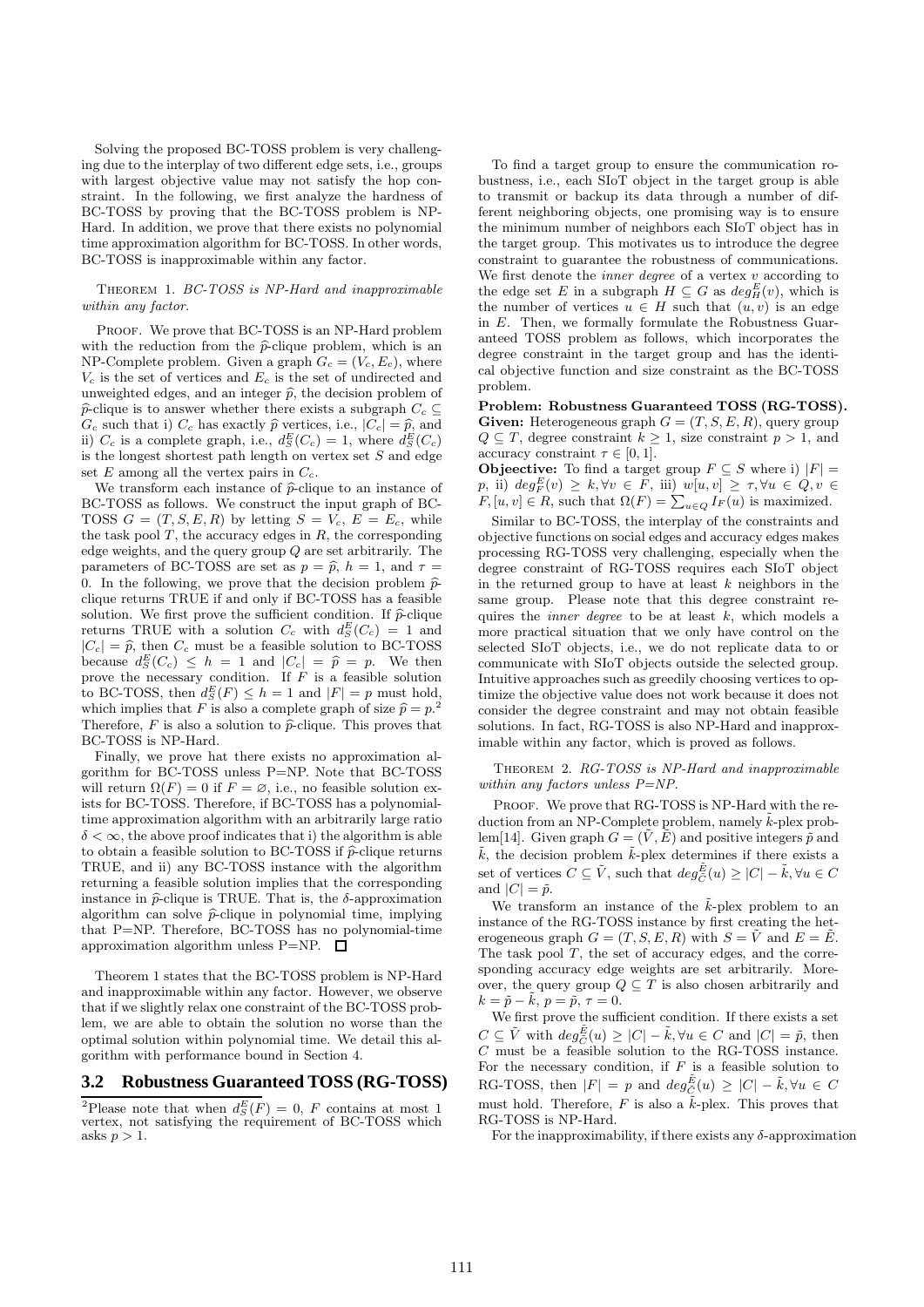algorithm for any  $\delta < \infty$ , then such  $\delta$ -approximation algorithm must be able to obtain a feasible solution of TG-TOSS in polynomial time, which is equivalent to solving the NP-Complete problem  $\tilde{k}$ -plex in polynomial time. Therefore, RG-TOSS is inapproximable within any factor unless P=NP. The theorem follows.  $\quad \Box$ 

Since there exists no approximation algorithm for the RG-TOSS problem unless P=NP, we propose an effective and efficient polynomial-time algorithm to tackle the challenges brought by the interplay of RG-TOSS. We detail the algorithm design in Section 5.

# **4. ALGORITHM FOR BC-TOSS WITH PER-FORMANE GUARANTEE**

Theorem 1 in Section 3.1 states that BC-TOSS is NP-Hard and inapproximable within any factor. One simple approach is to enumerate all the combinations to find the optimal solution of BC-TOSS. Due to the large search space, the time complexity of such intuitive approach would be  $O(|V|^p)$ which makes it computationally expensive and inapplicable for a large-scale Social IoT network. However, we observe that if we slightly relax the hop constraint, it is possible to find a polynomial time algorithm that can find a solution no worse than the optimal solution (performance guarantee) to BC-TOSS with a *bounded error*. Therefore, in this section, we propose a polynomial time algorithm, namely *Hopbounded Accuracy-optimized SIoT Extraction (HAE)*, to find the solution with the objective value no worse than the optimal solution while the distance between each pair of vertices on  $E$  in the returned group may exceed  $h$ , but is guaranteed to be within 2h. We formally prove the performance guarantee and the error bound of the proposed algorithm.

To avoid generating infeasible solutions, the proposed HAE algorithm first performs a preprocessing step to guarantee that each  $SIOT$  object in  $S$  has all its incident accuracy edge weights at least  $\tau$ . That is, this preprocessing step removes each vertex  $u \in S$  with an accuracy edge  $[u, v]$  for some  $v \in Q$  with  $w[u, v] < \tau$ . Then, the vertices in S which have no incident accuracy edge are also removed because including them in the solution will not increase the objective value.

Afterwards, the HAE algorithm performs a *Sieve Step* to filter out redundant vertices. If an SIoT object  $v \in S$  is in the returned group F, then any vertex  $u \in F$  must satisfy the following inequality:  $d_S^E(u, v) \leq h$ . Therefore, the Sieve Step first constructs the candidate set  $S_v$  for each SIoT object  $v \in S$  where  $S_v$  contains only the vertices that are able to form the target group with v, i.e.,  $S_v$  contains only the vertices within  $h$  hops on  $E$  from  $v$ . Take Figure 1 as an example. Assume  $Q = \{Rainfall, Temperature, Wind Speed,$ Snowfall,  $p = 3$ ,  $h = 1$ , and  $\tau = 0.25$ . In the Sieve Step, for example,  $S_{v_1} = \{v_1, v_2, v_3, v_4, v_5\}$  because all these SIoT objects are within  $h = 1$  hop from  $v_1$ , and  $S_{v_3} = \{v_1, v_3, v_4\}.$ 

After the Sieve Step is complete, algorithm HAE performs the *Refine Step* to examine each vertex in  $S_v$ . Specifically, given SIoT object  $u \in S$ , we denote  $\alpha(u)$  the sum of accuracy edge weights linking from  $u$  to the tasks in  $Q$ , i.e.,  $\alpha(u) = \sum_{s \in Q} w[u, s]$ . Then, to maximize the objective function, the Refine Step selects p vertices from  $S_v$  which have the maximum  $\alpha(u)$  and constructs a candidate solution  $\mathbb{S}_v$ for v. If  $\Omega(\mathbb{S}_v)$  is larger than that of the currently best solution  $\mathbb{S}^*$ , Algorithm HAE updates  $\mathbb{S}^*$  as  $\mathbb{S}_v$ . Algorithm HAE repeats the examinations of  $v \in S$  to construct different candidate solutions, and returns the solution with the maximum objective value as the target group  $F$ . Return to our running example in Figure 1. After this step,  $\mathbb{S}_{v_1} = \{v_1, v_2, v_3\},\$ and  $\mathbb{S}_{v_4} = \{v_1, v_3, v_4\}.$  Please note that  $S_{v_2}$  does not need to be examined because  $|S_{v_2}| = 2 < p$ , i.e., no feasible solution can be constructed from  $S_{v_2}$ . After examining all  $S_v$ , the returned target group  $F = \{v_1, v_2, v_3\}$ , which is the optimal solution.

One major weakness of the steps mentioned above is that algorithm HAE needs to scan over all vertices in  $S$  to construct candidate solutions and extract the best one among them. However, this may incur large computation overhead. We observe that if we examine each vertex  $v \in S$  in some predefined order, then some  $v \in S$  does not need to be examined because the vertices in the corresponding  $S_v$  cannot generate a solution better than the best solution obtained so far. Therefore, we propose a vertex-visiting ordering and lookup strategy, namely *Incident Weight Ordering with Top*p *Objects Lookup (ITL)* and a powerful pruning strategy, called *Accuracy Pruning (AP)*, to avoid unnecessary search space exploration. ITL visits each vertex  $v \in S$  in descending order of  $\alpha(v)$ , which enables Accuracy Pruning to better estimate the solution quality in each  $S_v$  to avoid redundant examinations. Moreover, ITL enables quick candidate solution  $\mathbb{S}_v$  generation without sorting the vertices in  $S_v$  to extract the top-p vertices with the maximum  $\alpha(\cdot)$  values.

Specifically, we associate with each vertex  $v \in S$  a list  $L_v$ , which is used to store the top-p vertices of the maximum  $\alpha(\cdot)$  in  $S_v$ . Each time when algorithm HAE examines vertex v and constructs the corresponding  $S_n$  in the descending order of  $\alpha(v)$ , HAE inserts v into each vertex u's list  $L_u, \forall u \in S_v$  if  $|L_u| < p$ . For example in Figure 1,  $v_3$  is visited first because  $\alpha(v_3)$  is the largest. After constructing  $S_{v_3} = \{v_1, v_3, v_4\}$ , HAE also inserts  $v_3$  into  $L_{v_1}$ ,  $L_{v_3}, L_{v_4}$ . The following Lemma 1 proves that the abovementioned strategy can guarantee that  $L_u$  always stores the top- $|L_u|$  vertices with the maximum  $\alpha(\cdot)$  in  $L_u$ .

LEMMA 1. For any vertex  $u \in S$ , its associated  $L_u$  stores *the top-* $|L_u|$  *vertices with the maximum*  $\alpha(\cdot)$  *in*  $S_u$ *. Moreover, if*  $|L_u| < p$ *, then*  $\alpha(x) \leq \alpha(u)$ ,  $\forall x \in S_u \setminus L_u$ *.* 

PROOF. HAE visits the vertices  $v \in S$  in descending order of  $\alpha(v)$ . Therefore, for any vertex u, the vertices in its list  $L_u$ must be visited before u, leading to  $\alpha(x) \geq \alpha(u)$ ,  $\forall x \in L_u$ . Moreover, if  $u \in S_v$ , then  $v \in S_u$  as well. Therefore, the vertices in  $L_u$  must be in  $S_u$ . Since  $L_u$  stores at most the first p vertices visited by HAE in  $S_u$ ,  $L_u$  stores the top- $|L_u|$ vertices with the maximum  $\alpha(\cdot)$  in  $S_u$ .

Please note that the vertices in  $L<sub>u</sub>$  must have been visited by HAE and  $\alpha(y) \geq \alpha(u), \forall y \in L_u$ . If  $|L_u| < p$ , then the vertices in  $S_u \backslash L_u$  must not have been visited by HAE yet. According to the vertex-visiting ordering,  $\alpha(x) \leq \alpha(u)$ ,  $\forall x \in$  $S_u \backslash L_u$  holds. The lemma follows.  $\Box$ 

HAE is equipped with a powerful pruning, namely *Accuracy Pruning*, which can avoid the examination of redundant  $S_v$  which never generates better solutions than the currently best solution  $\mathbb{S}^*$ . Accuracy Pruning works as follows. When Algorithm HAE visits a vertex  $v \in S$ , before constructing  $S_v$ to include the vertices within  $h$  hops of  $v$ , it first examines the list  $L_v$  to check if  $S_v$  has a chance to generate a better solution than the currently best solution  $\mathbb{S}^*$ . If  $S_v$  cannot,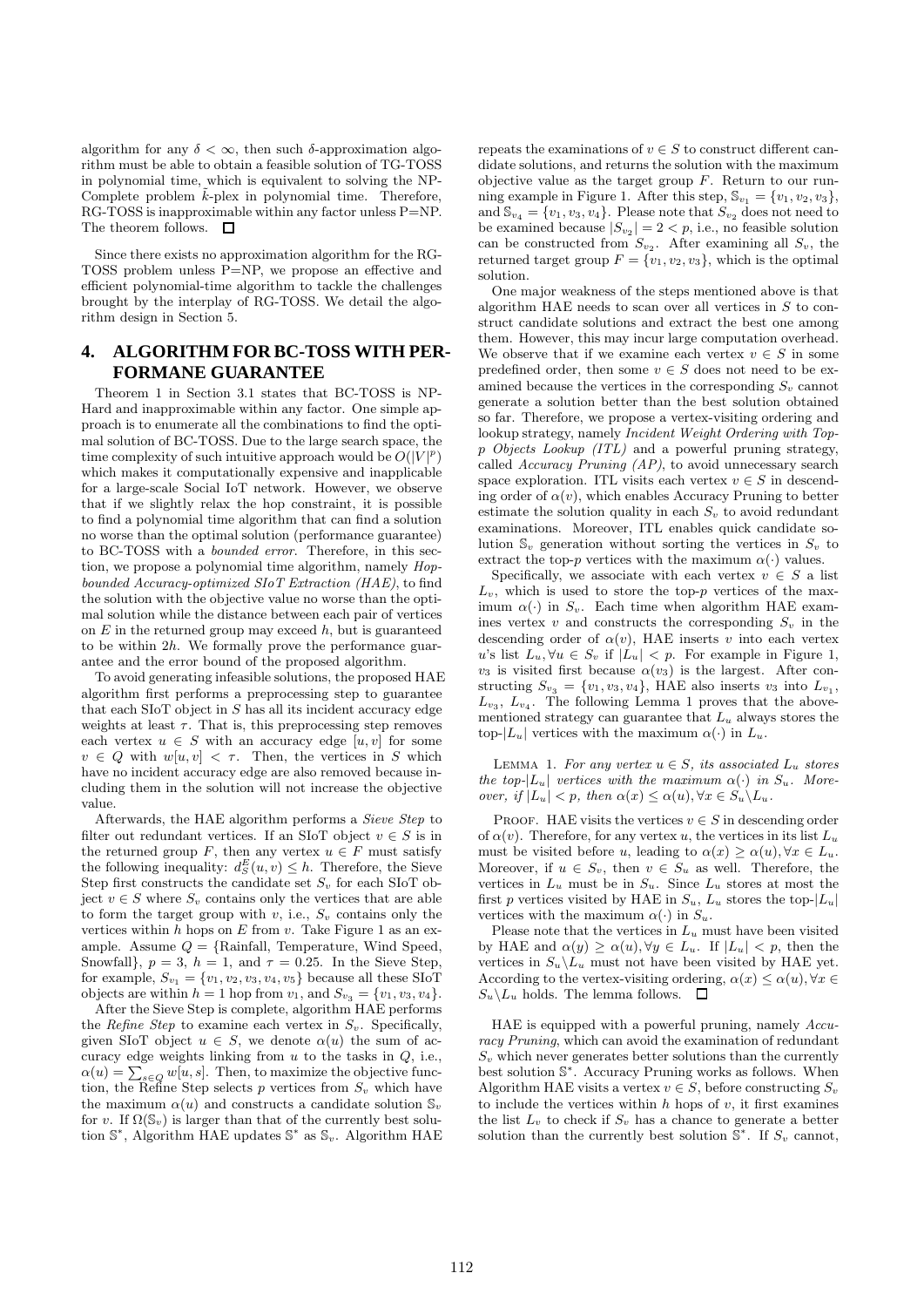HAE skips  $v$  and proceeds to examine the next vertex. This saves the computation of traversing the graph to construct  $S_v$ . Specifically, the following lemma shows the pruning condition and the correctness of the Accuracy Pruning.

LEMMA 2.  $Accuracy \; Pruning. \; Given \; v \in S \; and \; the$ *currently best solution*  $\mathbb{S}^*$ , *if*  $\Omega(L_v) + (p - |L_v|) \alpha(v) \leq \Omega(\mathbb{S}^*)$ *holds,*  $S_v$  *can be safely pruned without examination.* 

PROOF. Let  $M_v$  denote the p vertices with the maximum  $\alpha(\cdot)$  values in  $S_v$ , and  $\widehat{S}_v$  be an arbitrary subset of  $S_v$  with  $|\widehat{S}_v| = p$ . Then  $\Omega(M_v) \geq \Omega(\widehat{S}_v)$  must hold. We would like to show that if  $S_v$  is pruned by Accuracy Pruning, then there does not exist any  $\widehat{S}_v$  such that  $\Omega(\widehat{S}_v) > \Omega(\mathbb{S}^*)$ .

We prove by contradiction. Assume that  $\Omega(M_v) > \Omega(\mathbb{S}^*),$ then  $\Omega(M_v) > \Omega(\mathbb{S}^*) \geq \Omega(L_v) + (p - |L_v|)\alpha(v)$  must hold because  $S_v$  is pruned by Accuracy Pruning. Case 1) If  $|L_v| = p$ , then  $\Omega(M_v) = \Omega(L_v)$  according to Lemma 1, and we will conclude that  $\Omega(M_v) > \Omega(M_v)$  which leads to a contradiction. 2) If  $|L_v| < p$ ,  $\sum_{x \in M_v} \alpha(x) > \sum_{x \in L_v} \alpha(x) + (p - |L_v|) \alpha(v)$  holds. According to Lemma 1,  $\sum_{x \in (M_v \setminus L_v)} \alpha(x) >$  $(p - |L_v|)$  holds. Therefore, there exists  $x \in (M_v \backslash L_v) \subseteq S_v$  $L_v$  such that  $\alpha(x) > \alpha(v)$ , which contradicts with Lemma 1. Since the above two cases lead to contradictions,  $\Omega(M_v) \leq$  $\Omega(\mathbb{S}^*)$  must hold, which leads to  $\Omega(\mathbb{S}^*) \geq \Omega(M_v) \geq \Omega(\widehat{S}_v)$ . Therefore, if  $S_v$  is pruned by Accuracy Pruning, any p-vertex subset  $\widehat{S}_v \subseteq S_v$  must have  $\Omega(\widehat{S}_v) \leq \Omega(\mathbb{S}^*)$ , i.e.,  $S_v$  cannot generate any solution with objective value better than the currently best solution S ∗ . The lemma follows.

Return to our running example in Figure 1. When Algorithm HAE visits  $v_4$ ,  $L_{v_4} = \{v_1, v_3\}$ , and the currently best solution  $\mathbb{S}^*$  is  $\{v_1, v_2, v_3\}$  with  $\Omega(\mathbb{S}^*) = 3.5$ . In this case,  $\Omega(L_{v_4}) + (p - |\tilde{L}_{v_4}|) \cdot \alpha(v_4) = 2.7 + 1 \cdot 0.7 = 3.4 < \Omega(\mathbb{S}^*) = 3.5,$ and Accuracy Pruning prunes  $v_4$ . Therefore, Algorithm HAE avoids examining  $v_4$  and does not need to construct  $S_{v_4}$  because any subset with p vertices of  $S_{v_4}$  will never become a solution better than  $\mathbb{S}^*$ . The pseudo code of algorithm HAE is shown in Algorithm 1.

In the following, we prove the performance guarantee and error bound of the proposed algorithm. We first prove that, if the optimal solution  $\mathbb{S}^{OPT}$  contains a vertex  $v \in S$ , then  $\mathbb{S}^{OPT} \subseteq S_v$  must hold. That is, algorithm HAE does not need to examine any vertex outside  $S_v$  if  $v \in \mathbb{S}^{OPT}$ .

LEMMA 3. If the optimal solution  $\mathbb{S}^{OPT}$  contains vertex  $v \in S$ , then  $\mathbb{S}^{OPT} \subseteq S_v$  holds.

PROOF. Assume that there exists vertex  $v' \in \mathbb{S}^{OPT}$  such that  $\mathbb{S}^{OPT}$  is not a subset of  $S_{v'}$ . Since  $\mathbb{S}^{OPT}$  is not a subset of  $S_{v'}$ , we can find a vertex  $u' \in \mathbb{S}^{OPT}$  such that  $u' \notin S_{v'}$ . In other words,  $d_S^E(u', v') > h$  where  $d_S^E(u', v') > h$  is the shortest path distance from  $u'$  to  $v'$  on  $E$ . However, from the hop constraint, we know that  $d_S^E(u, v') \leq h, \forall u \in \mathbb{S}^{OPT}$ which is a contradiction. Therefore, if  $\mathbb{S}^{OPT}$  contains vertex  $v \in S$ , then  $\mathbb{S}^{OPT} \subseteq S_v$  holds.

We now prove that the proposed HAE algorithm is able to obtain the solution no worse than the optimal solution (performance guarantee) with an error bound h.

Theorem 3. *The solution* F *returned by algorithm HAE is no worse than the optimal solution*  $\mathbb{S}^{OPT}$  *to BC-TOSS with an error bound h*. That is,  $\Omega(F) \geq \Omega(\mathbb{S}^{OPT})$  *with*  $d_S^E(F) \leq 2h$ .

|                  |  | <b>Algorithm 1:</b> Hop-bounded Accuracy-optimized SIoT |  |
|------------------|--|---------------------------------------------------------|--|
| Extraction (HAE) |  |                                                         |  |

|                  | $\text{m}{\mathbf{u}}$                                                         |
|------------------|--------------------------------------------------------------------------------|
|                  | <b>Input:</b> $G = (T, S, E, R), Q, h, p, \tau$                                |
|                  | Output: $F$                                                                    |
| ı                | begin                                                                          |
| $\boldsymbol{2}$ | Remove each $u \in S$ where $w[u, v] < \tau$ for $v \in Q$                     |
| 3                | $\mathbb{S}^* \leftarrow \emptyset$                                            |
| $\boldsymbol{4}$ | for each $v \in S$ in descending order of $\alpha(v)$ do                       |
| 5                | if v is pruned by Accuracy Pruning then                                        |
| 6                | Continue                                                                       |
| 7                | $S_v \leftarrow \{ u \in S \mid d_V^E(u, v) \leq h \}$                         |
| 8                | if $ S_v  < p$ then                                                            |
| 9                | Continue                                                                       |
|                  |                                                                                |
| 10               | if $\exists u \in S_v$ with $ L_u  < p$ then                                   |
| 11               | Add v into $L_u$                                                               |
| 12               | $\mathbb{S}_v \leftarrow \{u_1, \ldots, u_p\}$ , which are the p vertices with |
|                  | maximum $\alpha(u_i)$ in $S_v$ (extracted with the aid                         |
|                  | from $L_v$ )                                                                   |
| 13               | if $\Omega(\mathbb{S}_v) > \Omega(\mathbb{S}^*)$ then                          |
| 14               | $\mathbb{S}^* \leftarrow \mathbb{S}_v$                                         |
|                  |                                                                                |
| 15               | $F \leftarrow \mathbb{S}^*$                                                    |
| 16               | $return \ F$                                                                   |
|                  |                                                                                |

PROOF. Lemma 3 states that if vertex  $v$  is included in the optimal solution  $\mathbb{S}^{OPT}$ , then  $\mathbb{S}^{OPT} \subseteq S_v$ . Because HAE chooses the p vertices with maximum  $\alpha(\cdot)$  in  $S_v$  as  $\mathbb{S}_v$ , there exists no other *p*-vertex subset of  $S_v$  with a larger objective value. Therefore, if  $\mathbb{S}^{OPT} \subseteq S_v$ ,  $\Omega(\mathbb{S}_v) \geq \Omega(\mathbb{S}^{OPT})$  must hold. On the other hand,  $\Omega(\mathbb{S}^*) \geq \Omega(\mathbb{S}_v), \forall v \in S$ , therefore,  $\Omega(\mathbb{S}^*) \geq \Omega(\mathbb{S}^{OPT})$  holds. Moreover, Lemma 2 shows that Accuracy Pruning only prunes the examination of  $S_v$  if it cannot generate a better solution than S<sup>\*</sup>. Please note that for any  $v \in S$ ,  $d_S^E(S_v) \leq 2h$ . Therefore, F returned by algorithm HAE is no worse than the optimal solution with  $d_S^E(F) \leq 2h$ . The theorem follows.

THEOREM 4. *HAE has time complexity*  $O(|R| + |S||E|)$ .

PROOF. HAE removes the SIoT objects that do not satisfy the accuracy constraint in  $O(|R|)$  time. Sorting  $v \in S$ in descending order of  $\alpha(v)$  takes  $O(|S|log|S|)$  time. That is, HAE spends  $O(|R| + |S|log|S|)$  time for preprocessing.

HAE then considers each v in descending order of  $\alpha(v)$ . It first takes  $O(|S| + |E|)$  time for Accuracy Pruning and extracting  $S_v$  for v. Then, HAE takes  $O(|V|)$  time to check if there exists  $u \in S_v$  with  $|L_u| < p$  and  $O(|V|)$  time to choose the p vertices  $u_i$  with the maximum  $\alpha(u_i)$  from  $S_v$ . In summary, the time complexity of HAE is  $O(|R|+|S|log|S|)$  +  $O(|S|(|S| + |E| + |V| + |V|)) = O(|R| + |S||E|).$ 

Although there is a bounded error  $h$  for  $F$ , in Section 6, we show that most  $F$  returned by HAE still satisfy the hop constraint with experiments conducted on real datasets.

## **5. ALGORITHM DESIGN FOR RG-TOSS**

As proved in Section 3.2, RG-TOSS is NP-Hard and inapproximable within any ratio, indicating that RG-TOSS is very challenging due to the interplay of accuracy and communication robustness, i.e., the SIoT objects which have high accuracy may not have robust communications, and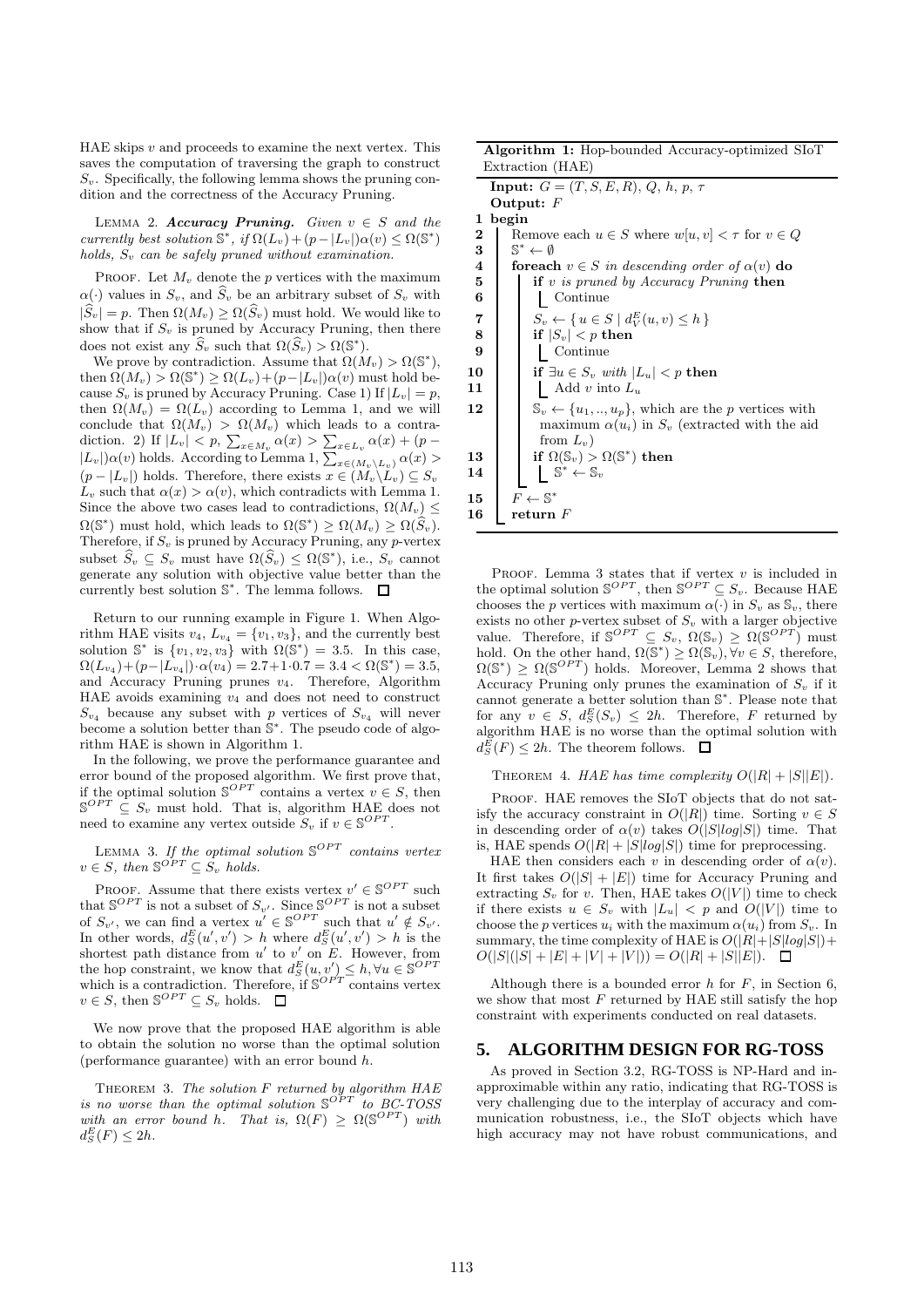those with robust communication capability may not always have the optimized accuracy of the assigned tasks. To optimize the objective function, one simple approach is to greedily select  $F$  containing the  $p$  SIoT objects with the largest incident weights. However, this greedy approach may result in a set of SIoT objects that cannot communicate with each other at all. Another approach is to enumerate all the combinations of the SIoT objects. Although this bruteforce approach can obtain the optimal solution, it incurs a prohibitively high computation complexity and thus is impractical.

To strike a good balance between solution quality and efficiency, in this section, we propose a polynomial-time algorithm to RG-TOSS, namely *Robustness-Aware SIoT Selection (RASS)* which can obtain good solutions very efficiently. RASS employs a bottom-up approach to construct different partial solutions while considering the accuracy and communication robustness simultaneously. To incrementally construct good partial solutions and lead to good solutions eventually, we propose an effective ordering strategy, called *Accuracy-oriented Robustness-aware Ordering (ARO)*, to prioritize the selections of SIoT objects into partial solutions. Moreover, we also propose effective pruning strategies, namely *Core-based Robustness Pruning (CRP) Accuracy-Optimization Pruning (AOP)*, and *Robustness-Guaranteed Pruning (RGP)*, which are based on our observations in different dimensions to avoid constructing partial solutions that can never grow into better solutions, in order to significantly reduce the computation time of RASS.

Specifically, to significantly reduce the computation time, RASS first employs a filter strategy to remove from G each SIoT object  $u \in S$  not satisfying the accuracy constraint. Afterwards, RASS performs *Core-based Robustness Pruning (CRP)* to remove the SIoT objects in S which will not lead to feasible solutions. A  $\hat{k}$ -core  $C_{\hat{k}}$  is a graph where each vertex  $v \in C_{\widehat{k}}$  has degree at least  $\widehat{k}$  [13]. A  $\widehat{k}$ -core  $C_{\widehat{k}}$  is *maximal* if there does not exist another  $\hat{k}$ -core that is a superset of  $C_{\hat{\imath}}$ . Maximal  $\hat{k}$ -core can be obtained in polynomial time.<sup>3</sup> In Core-based Robustness Pruning, RASS extracts the maximal k-core  $C_k$  from the graph formed by the SIoT objects and the corresponding social edge set, i.e.,  $G_S = (S, E)$ , where  $k$  is the degree constraint. RASS then trims the SIoT objects from  $S$  which are not included in the maximal  $k$ core  $C_k$ . The following lemma shows that the SIoT objects in  $S \backslash C_k$  can be safely trimmed.

Lemma 4. Core-based Robustness Pruning. *Given maximal*  $k\text{-core } C_k \subseteq G_S$  *and any feasible solution*  $F$  *to RG-TOSS,*  $(S\ C_k) \cap F = \emptyset$  *must hold, indicating that SIoT objects in*  $S \ C_k$  *can be safely trimmed.* 

PROOF. Suppose  $v$  is an SIoT object which is not included in the maximal k-core  $C_k$ , i.e.,  $v \in S \backslash C_k$ . We prove this lemma by contradiction. Assume that  $F$  is a feasible solution and  $v \in F$ . As F is a feasible solution,  $deg_F^E(u) \geq k, \forall u \in F$ must hold. Therefore, F is a k-core and  $F \subseteq C_k$  holds (according to the definition of maximal k-core). Since  $v \in F$ ,  $v \in C_k$  must hold, which leads to a contradiction. Therefore,  $v \notin F$  and v can be safely trimmed,  $\forall v \in S \backslash C_k$ . The lemma follows.  $\square$ 



Figure 2: Running example of RG-TOSS

Consider the running example in Figure 2. Given the heterogeneous graph G with  $p = 3$ ,  $k = 2$ , and  $\tau = 0.05$ . Since the maximal 2-core in  $G_S = (S, E)$  is  $\{v_1, v_2, v_4, v_5, v_6\},\$ Core-based Robustness Pruning removes  $v_3$  from  $S$  because  $v_3$  will never be included in any feasible solution.

In algorithm RASS, each partial solution  $\sigma_i$  is defined as  $\sigma_i = \{\mathbb{S}_i, \mathbb{C}_i\}$  where  $\mathbb{S}_i$  is the solution set containing a set of SIoT objects, and  $\mathbb{C}_i$  denotes the set of candidate SIoT objects that can be considered by the current partial solution  $\sigma_i$ . During the process of RASS, RASS maintains a priority queue U to store different partial solutions. Let  $S = \{v_1, ..., v_{|S|}\}.$  In the very beginning, RASS generates  $|S|$  initial partial solutions and pushes them into  $\mathbb{U}$ , where each partial solution contains  $\{v_i\}, \bigcup_{j \in [i+1, |S|]} v_j\}$  for each different  $v_i \in S$ . Return to the running example in Figure 2. In the beginning, priority queue U contains the following partial solutions:  $\{\mathbb{S}_1 = \{v_1\}, \mathbb{C}_1 = \{v_2, v_4, v_5, v_6\}\}, \{\mathbb{S}_2 =$  $\{v_2\}, \mathbb{C}_2 = \{v_4, v_5, v_6\}, \{\mathbb{S}_3 = \{v_4\}, \mathbb{C}_3 = \{v_5, v_6\}\}.$  Please note that  $v_3$  does not appear because it has been pruned by Core-based Robustness Pruning. Moreover, there is no partial solution  $\{\mathbb{S}_4 = \{v_5\}, \mathbb{C}_4 = \{v_6\}\}\$ because  $|\mathbb{S}_4 \cup \mathbb{C}_4| < p =$ 3. That is, even if we move all the candidate SIoT objects in  $\mathbb{C}_4$  into  $\mathbb{S}_4$ , we still cannot form a feasible solution with exactly p SIoT objects. Similarly,  $\{\mathbb{S}_5 = \{v_6\}, \mathbb{C}_5 = \phi\}$  does not exist in U as well.

At each step afterwards, RASS generates a new partial solution  $\sigma' = \{ \mathbb{S}', \mathbb{C}' \}$  as follows. RASS first pops from the priority queue U a partial solution  $\sigma = \{\mathbb{S}, \mathbb{C}\}\$ based on Accuracy-oriented Robustness-aware Ordering (ARO, will be detailed later), and RASS creates a copy of  $\sigma$ , i.e.,  $\sigma'$ . Then for  $\sigma'$ , RASS moves an SIoT object u with the maximum  $\alpha(u)$  from its candidate SIoT object set  $\mathbb{C}'$  into its solution set  $\mathbb{S}'$ . Therefore,  $\sigma'$  becomes a new partial solution, i.e.,  $\mathbb{S}'\backslash \mathbb{S} = \{u\}.$ 

Return to the running example in Figure 2, after initialization, assume ARO in RASS selects the partial solution  $\sigma =$  $\{\{v_1\}, \{v_2, v_4, v_5, v_6\}\}\$ for expansion. RASS first creates a copy of  $\sigma$ , i.e.,  $\sigma' = {\mathcal{S}' = \{v_1\}, \mathbb{C}' = \{v_2, v_4, v_5, v_6\}}$ . Since choosing  $v_2$  for expanding  $\mathbb{S}'$  does not satisfy ARO, RASS choose  $v_4$  which satisfies ARO and has the maximum  $\alpha(\cdot)$ . Therefore,  $v_4$  is moved to S' and  $\sigma' = \{\{v_1, v_4\}, \{v_2, v_5, v_6\}\}\$ is a new partial solution. RASS then removes  $v_4$  from  $\mathbb C$ of  $\sigma$  to avoid generating duplicate partial solution as  $\sigma'$  in the future, and pushes  $\sigma = \{\{v_1\}, \{v_2, v_5, v_6\}\}\)$  back to the priority queue U. Please note that,  $\sigma$  is always inserted back into the priority queue (unless  $|\mathbb{S}| + |\mathbb{C}| < p$ ) because  $\sigma$  is able to generate other new partial solutions by expanding its solution set with other vertices. Moreover, in order to guarantee not generating duplicate partial solutions, the SIoT object that is moved from  $\mathbb{C}'$  to  $\mathbb{S}'$  is removed from  $\mathbb C$  of  $\sigma$ . For example,  $v_4$  is removed from  $\mathbb C$  when  $\sigma$  is pushed back into U.

<sup>&</sup>lt;sup>3</sup>Please note that the maximal  $\hat{k}$ -core may contain multiple connected components.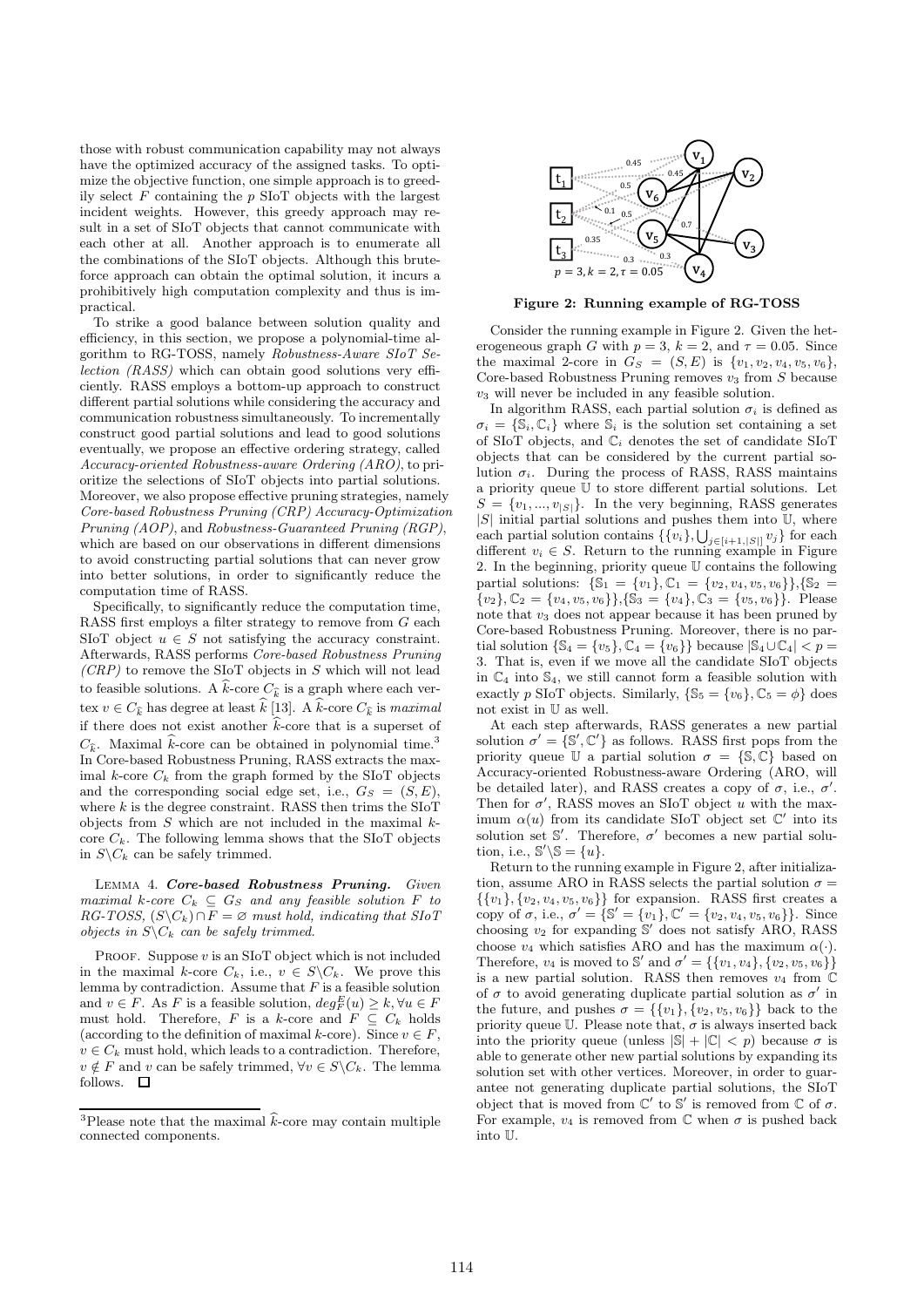If the solution set  $\mathbb{S}' \in \sigma'$  contains p SIoT objects, satisfies the degree constraint, and  $\Omega(\mathbb{S}')$  is larger than the currently best solution S<sup>\*</sup>, RASS updates S<sup>\*</sup> as S<sup>'</sup>. If S' contains fewer than  $p$  SIoT objects, RASS inserts  $\sigma'$  into the priority queue U. In the second round in our running example, RASS pops  $\sigma = \{\{v_1, v_4\}, \{v_2, v_5, v_6\}\}\$  according to ARO, and generates a new partial solution  $\sigma' = \{\{v_1, v_4, v_5\}, \{v_2, v_6\}\}\.$  Since  $\mathbb{S}' = \{v_1, v_4, v_5\}$  contains  $p = 3$  SIoT objects and satisfies the constraints, and  $\mathbb{S}'$  is the first feasible solution obtained so far, RASS sets  $\mathbb{S}^* = \mathbb{S}'$ . RASS pushes the original  $\sigma$  back to  $\mathbb{U}(\sigma'$  does not have to be pushed back because  $|\mathbb{S}'|=3$ . The number of expansions on partial solutions RASS performs is bounded by a parameter  $\lambda$ . After  $\lambda$  expansions of partial solutions, RASS outputs the best solution  $\mathbb{S}^*$  as the solution. The setting of  $\lambda$  represents a trade-off between efficiency and solution quality. We will compare the performance of RASS under different  $\lambda$  values in the experimental results in Section 6.

In the following, we detail the important strategies employed in our framework. These strategies include *Accuracyoriented Robustness-aware Ordering*, *Accuracy-Optimization Pruning* and *Robustness-Guaranteed Pruning*, which can significantly improve the efficiency and solution quality of the proposed RASS algorithm. The pseudo code of algorithm RASS is detailed in Algorithm 2.

|    | <b>Algorithm 2:</b> Robustness-Aware SIoT Selection<br>(RASS)                                   |
|----|-------------------------------------------------------------------------------------------------|
|    | Input: $G = (T, S, E, R), Q, k, p, \tau, \lambda$                                               |
|    | Output: $F$                                                                                     |
| 1  | begin                                                                                           |
| 2  | Remove each $u \in S$ where $w[u, v] < \tau$ for $v \in Q$                                      |
| 3  | $\mathbb{S}^* \leftarrow \emptyset$ ; $\mathbb{U} \leftarrow \emptyset$ ; expand $\leftarrow 0$ |
| 4  | $CRP$ (Lemma 4) on $G_S = (S, E)$                                                               |
| 5  | for each $v_i \in S = \{v_1, , v_{ S }\}\)$ do                                                  |
| 6  | push $\{\{v_i\},\bigcup_{j\in[i+1, S ]}v_j\}$ into U                                            |
| 7  | while $\textit{expand} < \lambda$ do                                                            |
| 8  | $expand \leftarrow expand + 1$                                                                  |
| 9  | Pop $\sigma = \{\mathbb{S}, \mathbb{C}\}\$ from U based on ARO                                  |
| 10 | if $\sigma$ can be pruned by AOP (Lemma 5) or RGP                                               |
|    | (Lemma 6) then                                                                                  |
| 11 | Continue                                                                                        |
| 12 | Copy $\sigma$ to $\sigma'$ ; Push $\sigma$ back into U if $ \mathbb{S}  +  \mathbb{C}  \geq p$  |
| 13 | $u \leftarrow \operatorname{argmax}_{x \in \mathbb{C}'} \alpha(x)$                              |
| 14 | Move u from $\mathbb{C}'$ to $\mathbb{S}'$                                                      |
| 15 | if $ \mathbb{S}'  = p$ and $\Omega(\mathbb{S}') > \Omega(S^*)$ then                             |
| 16 | $S^* \leftarrow S'$                                                                             |
| 17 | else if $ \mathbb{S}' $ < p then                                                                |
| 18 | push $\sigma'$ back to U                                                                        |
| 19 | $F \leftarrow \mathbb{S}^*$                                                                     |
|    | ${\bf return}\,\,F$                                                                             |
| 20 |                                                                                                 |

#### **5.1 Accuracy-oriented Robustness-aware Ordering**

The selection of partial solution  $\sigma$  from the priority queue to construct  $\sigma'$  is critical to the solution quality and algorithm efficiency. This is because a carefully selected  $\sigma$ can generate a good solution earlier, which can be used to prune other partial solutions afterwards. One simple approach, called *Accuracy Ordering*, is to select  $\sigma$  where its corresponding solution set  $\mathcal S$  has the maximum  $\Omega(\mathcal S)$  (i.e., maximum accuracy), to expand into  $\sigma'$ .

Consider Figure 2, after initialization, Accuracy Ordering would select  $\{\{v_1\}, \{v_2, v_4, v_5, v_6\}\}\$  because  $\{v_1\}$  has the maximum  $\Omega(\mathbb{S})$ . Moreover, this partial solution is copied and expanded into  $\{\{v_1, v_2\}, \{v_4, v_5, v_6\}\}\)$  because  $v_2$  has the maximum  $\alpha(\cdot)$  in  $\{v_2, v_4, v_5, v_6\}$ . However,  $\{v_1, v_2\}$  will not become a feasible solution because  $p = 3$  and  $k = 2$ , i.e., requiring the SIoT objects in the solution to connect to each other. This example demonstrates that Accuracy Ordering does not consider the degree constraint and is inclined to obtain a set of SIoT objects without communication robustness, resulting in the generation of a large number of infeasible solutions.

To tackle the problem of Accuracy Ordering, we propose *Accuracy-oriented Robustness-aware Ordering (ARO)* to consider both accuracy and communication robustness simultaneously. The idea of ARO is to prioritize the selection of Accuracy Ordering with additional conditions of the communication robustness. Recall that Accuracy Ordering pops the partial solution  $\sigma = \{\mathbb{S}, \mathbb{C}\}\$  with the maximum  $\Omega(\mathbb{S})$  from U. Then  $\sigma'$  is constructed by moving the vertex  $u \in \mathbb{C}$  which incurs the maximum  $\alpha(u)$  to S. In ARO,  $\sigma$  is selected from the priority queue only when  $(\mathbb{S} \cup \{u\})$  (u incurs the maximum  $\alpha(u)$  in  $\mathbb{C}$ ) has sufficient communication robustness. In this case, ARO effectively guides RASS to expand good partial solutions which has high potential to satisfy the degree constraint.

Specifically, given a partial solution  $\sigma = \{\mathbb{S}, \mathbb{C}\},$  let  $\Delta(\mathbb{S}) =$  $\frac{\sum_{v \in S} deg_S^E(v)}{|S|}$  be the average inner degree of S, and let u be the SI<sub>o</sub>T object in  $\mathbb C$  which incurs the  $\alpha(u)$ . In ARO, we first assume that  $u$  is added to  $S$ . Then, we examine if the communication robustness of the new set  $\mathcal{S} \cup \{u\}$  is sufficiently large. After that, from those partial solutions that satisfy the communication robustness requirement, we select and pop the partial solution which incurs the maximum  $\Omega(\cdot)$  for expansion. The communication robustness of  $\mathbb{S}\cup\{u\}$  is considered sufficiently large if the following *Inner Degree Con*dition (IDC) holds:  $\Delta(\mathbb{S} \cup \{u\}) \geq |\mathbb{S} \cup \{u\}| - \frac{\mu \cdot |\mathbb{S} \cup \{u\}| + p - 1}{n-1},$  $p-1$ where  $\mu$  is a self-adjusting filtering parameter.

The filtering parameter  $\mu$  is important for finding good feasible solutions quickly. Specifically,  $\mu$  is set as  $p - k - 1$ initially to provide a more strict filtering power when selecting SIoT objects into S to fulfill the degree constraint, i.e., when  $\mu$  is larger, vertex  $u$  passes IDC when  $u$  has more inner degree in the current  $\mathbb{S}\cup\{u\}$ . When no SIoT object satisfies IDC with the current  $\mu$  values, ARO decreases  $\mu$  to lower the threshold until at least one vertex u satisfies IDC.

In our example shown in Figure 2, given  $\sigma = \{\mathbb{S} = \{v_1\}, \mathbb{C} =$  $\{v_2, v_4, v_5, v_6\}$ , with  $\mu = p - k - 1 = 0$ , ARO avoids to select  $v_2 \in \mathbb{C}$  to expand S (which would be chosen by the intuitive Accuracy Ordering) because  $\Delta(v_1 \cup \{v_2\}) < 2 - 1$ does not satisfy the Inner Degree Condition. In fact, selecting  $v_2$  by Accuracy Ordering would not expand  $\sigma$  into any feasible solution, but only costs unnecessary expansions. Instead, ARO considers the set of SIoT objects in C which satisfies Inner Degree Condition, i.e.,  $\{v_4, v_5, v_6\}$ , and picks  $v_4$  because  $v_4$  incurs the maximum  $\alpha(\cdot)$ . As a result, ARO expands  $\sigma$  to  $\sigma' = \{\{v_1, v_4\}, \{v_2, v_5, v_6\}\}.$ 

## **5.2 Pruning Strategies**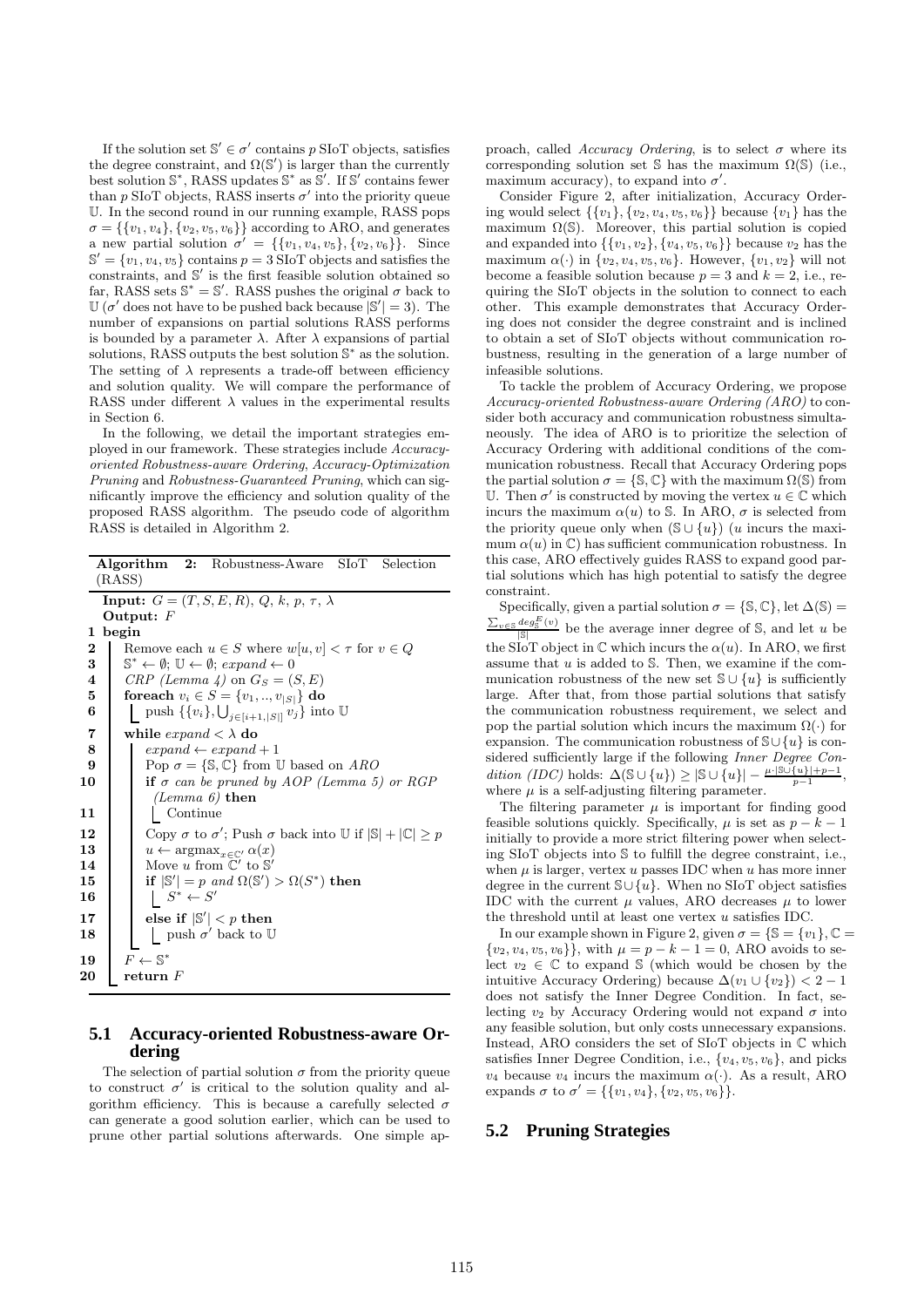The ordering strategy, i.e., ARO, described in Section 5.1 prioritizes the expansion of partial solutions that are likely to become good feasible solutions. It is expected that ARO is able to obtain the first feasible solution which follows the degree constraint much earlier than Accuracy Ordering because inner degrees are examined during the process. To reduce the examination of unnecessary partial solutions which will never become better feasible solutions, we further derive two pruning strategies, namely *Accuracy-Optimization Pruning (AOP)* and *Robustness-Guaranteed Pruning (RGP)*.

Accuracy-Optimization Pruning (AOP) keeps tracks of the objective value of the currently best solution, i.e.,  $\Omega(\mathbb{S}^*)$ and removes the partial solutions that will never become a better solution than S<sup>\*</sup> by deriving the upper bound on the objective values of the partial solutions. Equipped with AOP, RASS is able to avoid unnecessary expansions of partial solutions and significantly reduces the computation time. On the other hand, Robustness-Guaranteed Pruning (RGP) considers the communication robustness of the partial solutions. RGP prunes the partial solutions (discards it from U directly) if they cannot grow into feasible solutions, i.e., satisfying the degree constraint. With RGP, algorithm RASS can avoid spending unnecessary computation resource on partial solutions that will not become feasible solutions.

Specifically, given the currently best solution  $\mathbb{S}^*$  and its accuracy Ω(S ∗ ), Lemma 5 states Accuracy-Optimization Pruning.

LEMMA 5. Accuracy-Optimization Pruning (AOP). *Partial solution*  $\sigma = \{S, \mathbb{C}\}$  *can be removed from the priority queue*  $\mathbb{U}$  *if*  $\sum_{v \in \mathbb{S}} \alpha(v) + (p - |\mathbb{S}|) \cdot \max_{u \in \mathbb{C}} \alpha(u) \leq \Omega(\mathbb{S}^*)$  *holds.* 

PROOF. The first term of the inequality is the total accuracy of the SIoT objects in S, and the second term:  $(p - |\mathbb{S}|) \cdot \max_{u \in \mathbb{C}} \alpha(u)$  is an upper bound on the total accuracy the current partial solution can achieve by adding  $(p - |\mathbb{S}|)$  SIoT objects. Therefore, if the inequality holds, any solution constructed from the current partial solution  $\sigma$ will never have total accuracy larger than the currently best solution  $\mathbb{S}^*$  and thus can be safely pruned.

Return to the running example in Figure 2. After obtaining  $\mathbb{S}^* = \{v_1, v_4, v_5\}$ , assume that RASS is consider- $\sum_{v \in S} \alpha(v) = 0.8$  and  $(p - |S|) \cdot \max_{u \in C} \alpha(u) = 2 \cdot 0.6,$ <br> $\sum_{v \in S} \alpha(v) + (n - |S|) \cdot \max_{v \in C} \alpha(u) - 2.0 < 0.05^* - 2.05$ ing to expand  $\sigma = \{\mathbb{S} = \{v_2\}, \mathbb{C} = \{v_4, v_5, v_6\}\}.$  Since  $v \in S \alpha(v) + (p - |\mathbb{S}|) \cdot \max_{u \in \mathbb{C}} \alpha(u) = 2.0 < \Omega(\mathbb{S}^*) = 2.05.$ Therefore,  $\sigma$  can be directly removed from  $\mathbb U$  without any further expansions.

On the other hand, Robustness-Guaranteed Pruning considers the degrees of the SIoT objects inside S and those outside S of a partial solution. The following Lemma 6 details RGP.

LEMMA 6. Robustness-Guaranteed Pruning (RGP). *Partial solution*  $\sigma = \{S, \mathbb{C}\}\$  *can be removed from the priority queue*  $\mathbb{U}$  *if one of the conditions holds:* 1)  $p - |\mathbb{S}| +$  $\min_{v \in \mathbb{S}} deg^E_{\mathbb{S}}(v) < k, \text{ or } 2)$   $\sum_{v \in \mathbb{C}} deg^E_{\mathbb{C} \cup \mathbb{S}}(v) < k(p - |\mathbb{S}|)$ .

PROOF. For the first condition,  $p - |S|$  is the number of SIoT objects which will be added into S, and  $\min_{v \in \mathbb{S}} deg^E_{\mathbb{S}}(v)$ is the minimum inner degree of the SIoT objects in S. Therefore, the left-hand-side of the first condition is the upper bound on the inner degree of the vertex with the minimum inner degree in S. If the first condition holds, at least one SIoT object will not satisfy the degree constraint afterwards.

The first condition considers the SIoT objects that have been moved into S. For the second condition, it considers the SIoT objects that are in C. For the Right-Hand-Side of the inequality,  $(p - |\mathbb{S}|)$  is the number of SIoT objects that need to be moved from  $\mathbb C$  into  $\mathbb S$ , and  $k(p-|\mathbb S|)$  is the number of total vertex degrees the added vertices should have to become a feasible solution. Therefore, if the  $\sum_{v \in \mathcal{C}} deg_{\text{CUS}}^E(v)$ , i.e., the total vertex degrees C can provide, is fewer than  $k(p - |\mathbb{S}|)$ , the partial solution  $\sigma$  will never grow into a feasible solution.  $\square$ 

Return to Figure 2, assume RASS is now examining  $\sigma =$  $\{\{v_2\}, \{v_4, v_5, v_6\}\}\$ . Since  $\sum_{v \in \mathbb{C}} deg_{\mathbb{C}}^E(v) = 1 + 1 + 0$ , which is smaller than  $k(p-|S|) = 2\cdot (3-1)$ . Therefore,  $\sigma$  can be directly removed from U without further expansions. The following Theorem 5 summarizes the time complexity of RASS.

THEOREM 5. *RASS has time complexity*  $O(|R| + \lambda(|S| + \lambda))$  $\lambda)p^2$ ).

PROOF. RASS removes vertices which do not satisfy the accuracy constraint from S in  $O(|R|)$  time. Core-based Robustness Pruning is performed in  $O(|S|)$ , and for initialization, RASS spends  $O(|S|)$  to construct and push each partial solution  $\{\{v_i\}, \bigcup_{j \in [i+1, |S|]} v_j\}$  into U. Therefore, before RASS expands any partial solution, it takes  $O(|R| + |S|)$ time.

To identify and pop a partial solution, since U has at most  $(|S| + \lambda)$  partial solutions, RASS performs  $O(|S| + \lambda)$ λ) times Inner Degree Condition verification (which takes  $O(p^2)$ ). That is, it costs  $O((|S| + \lambda)p^2)$  to identify and pop the partial solution  $\sigma$ . It takes  $O(p)$  and  $O(|S|)$  time to examine Accuracy-Optimization Pruning and Robustness-Guaranteed Pruning, respectively, and  $O(|S|)$  time to copy  $\sigma$ to  $\sigma'$ . Therefore, expanding a partial solution takes  $O(|S| + \sigma')$  $\lambda$ ) $p^2$ ) time. Since RASS expands at most  $\lambda$  partial solutions, expanding  $\lambda$  partial solutions takes  $O(\lambda(|S| + \lambda)p^2)$ . In summary, the time complexity of RASS is  $O(|R|+\lambda(|S|+\lambda))$  $\lambda)p^2$ ).

## **6. EXPERIMENT**

In this section, we first detail the preparation of the datasets used in our evaluation. Afterwards, we evaluate the performance of the proposed algorithms with real datasets. Since *BC-TOSS* and *BC-TOSS* are NP-hard, we first enumerate all the possible combinations on a small-scale dataset to derive the optimal solution, and compare it with our solutions. Moreover, to evaluate the efficiency and effectiveness of the proposed algorithms, a co-author network is transformed into an SIoT network, where each node in the network contains a skill set (detailed in Section 6.1). Finally, a user study with 100 people is conducted to compare manual coordination with the proposed *HAE* and *RASS*.

### **6.1 Experiment Setting**

The first dataset, *RescueTeams*, contains a small set of the rescue and disaster response teams in Canada<sup>4</sup> and California, USA,<sup>5</sup> with 68 and 77 teams, respectively. We regard

<sup>4</sup>A part of the rescue and disaster response teams can be found on http://en.wikipedia.org/wiki/Canadian\\_Forces\  $Search\ \and\ \R$ escue

 $5\text{A}$  part of the rescue and disaster response teams can be found on http://www.calema.ca.gov/Pages/default.aspx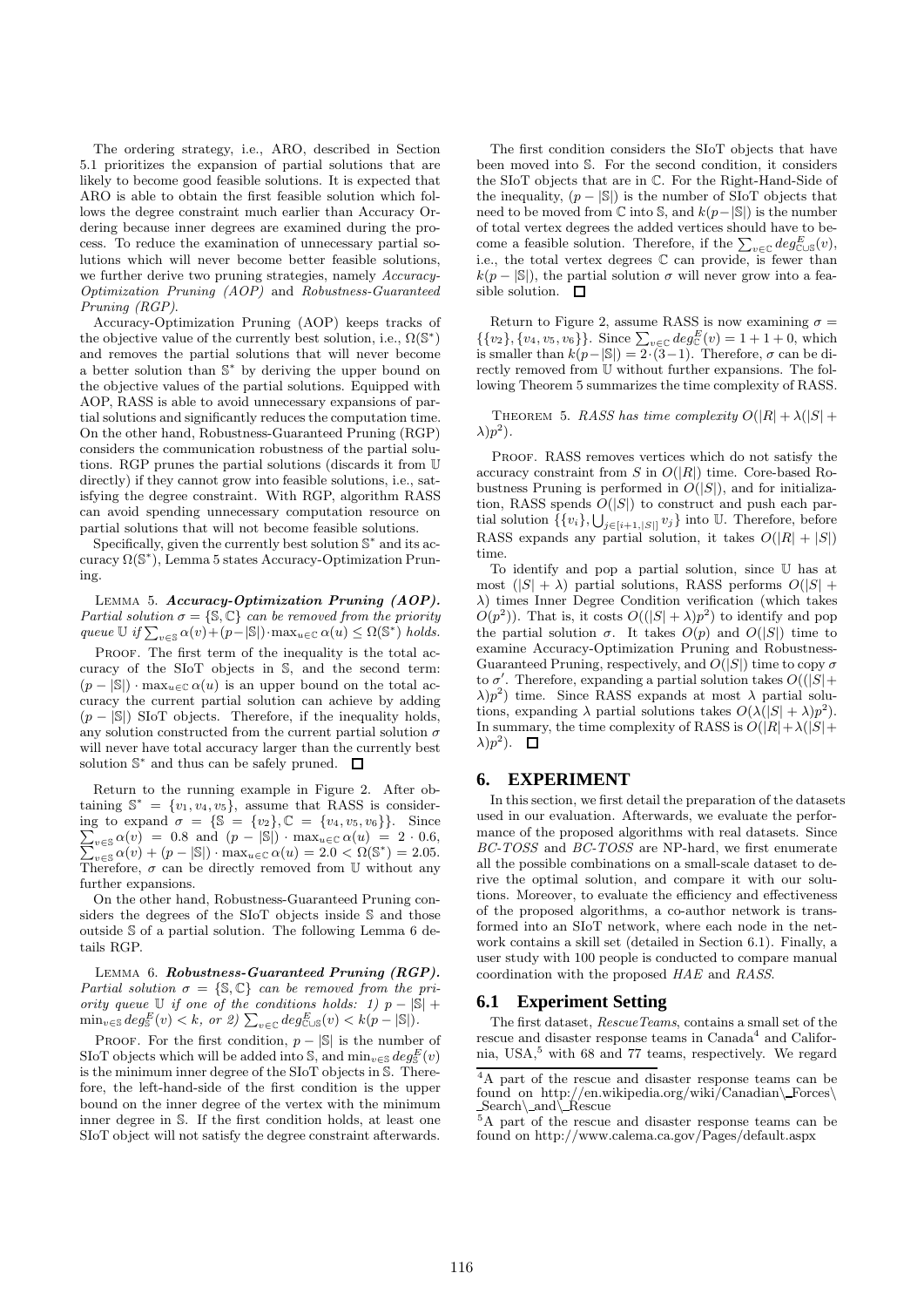each team as a candidate SIoT object with possession of certain equipment representing proficiency in associated, e.g., a rescue and disaster response team with equipment A and B is viewed as a node in G with skills A and B. Moreover, the accuracies of edges are generated by uniform distribution ranged from 0 to 1. We also collect and analyze the spatial coordinates and characteristics of 34 and 32 disasters occurring in Canada and California, respectively, during the past 5 years to serve as the basis of queries and required skills in our evaluation. The types of disasters include wildfires, hurricanes, floods, earthquakes, and landslides. Due to the lack of social relations in the RescueTeam dataset, we create social links to the dataset based on the distance between two teams. We first sort all the pairwise distances in ascending order and select the top 50% to generate social edges.

Moreover, since there is no public large-scale SIoT dataset with specified tasks, to generate the input for the TOSS problem, we take Dataset *DBLP*, which contains 511, 163 nodes and 1, 871, 070 edges, and only entries corresponding to the papers published in the areas of Database (DB), Artificial intelligence (AI), Data mining (DM), and Theory (T) conferences are kept. Only the authors who have at least three papers in the four areas are included, and each author is regarded as an SIoT object and the skills of authors are regarded as the tasks can be assigned to them. Moreover, we generate the skill set and social edges similar to [9]. Specifically, an author owns a skill (terms) if the term appears in at least two titles of papers that he has co-authored. We further generate the accuracy edges of author  $v_i$  by first counting the number of times each term appearing in titles of papers that he has co-authored and then normalizing it with the largest counts among all authors. Finally, two authors  $v_i$  and  $v_j$  are connected if they appear as co-authors in at least two papers in DBLP.

In the following, we compare *HAE* and *RASS* with two baselines. The first baseline is a brute-force method which enumerates all the feasible solutions for *BC-TOSS* (namely *BCBF*) and *RG-TOSS* (namely *RGBF*) to show the difference between the solutions derived from the proposed methods and optimal solutions. Moreover, we compare *HAE* and *RASS* with DpS [4]. DpS is an  $O(|V|^{1/3})$ -approximation algorithm for finding a p-vertex subgraph  $H \subseteq S$  with the maximum density (the number of edges induced by H divided by  $|H|$ ) on E without considering the query group, accuracy edges, hop or degree constraint. Finally, we implement the proposed algorithms, *HAE* and *RASS*, and invite 100 people from various communities, e.g., government, banks, hospitals, technology companies, schools, and businesses to join our user study, to compare the objective values and the time for answering *BC-TOSS* and *RG-TOSS* with manual coordination and proposed algorithms (i.e., *HAE* and *RASS*) to demonstrate the advantages of automatic query answering on SIoT. Each user is asked to plan 20 SIoT object selections for query answering with the query tasks. For the target graph, we sample a topology from Dataset *RescueTeams* and randomly connect edges to the query task with the weighting following the uniform distribution. All the experiments are implemented in an HP DL580 server with 4 Intel Xeon E7-4870 2.4 GHz CPUs and 1 TB RAM.

## **6.2 Performance Evaluation**

*6.2.1 RescueTeams*



Figure 3: Experiment results on RescueTeams dataset

In the following, we first compare the performance of *HAE* and *RASS* with baselines (*BCBF* and *RGBF*) on Dataset *RescueTeams*. *BCBF* and *RGBF* are brute-force algorithms which enumerate all the combinations of solutions, check the feasibility, and output the feasible solutions with the largest objective value. We randomly sample the query tasks 100 times and report the averaged results.

Figure 3(a) compares the objective values of *HAE* and *RASS* with *BCBF* and *RGBF*, respectively, for different query task sizes |Q|, where the budget constraint  $p = 5$ , hop constraint  $h = 2$ , and accuracy constraint  $\tau = 0.3$ . The results show that the objective value of the target group is proportional to the query group size |Q|. Moreover, *HAE* and *RASS* always derive the optimal objective value as |Q| grows. The objective values of *HAE* are slightly larger than those of *RASS* since the constraint is looser and thus reduces the solution space. Figure 3(b) presents the running time for answering *BC-TOSS* with different budget constraints p. As p grows, the running time of *BCBF* significantly increases due to the large number of possible combinations, while the running time of *HAE* only slightly increases. On the other hand, Figure 3(c) presents the running time for answering *RG-TOSS* with different degree constraints k. *RASS* significantly outperforms *RGBF* as |Q| grows.

In addition to objective values and running time, the feasibility ratio and average hop of *HAE* are reported in Figure 3(d). Although *HAE* slightly relaxes the hop constraint to derive the optimal solution with a bounded error, all the feasibility ratios w.r.t. different h are 100%. The average hop of solutions derived by *HAE* slightly increases as h grows, which implies that *HAE* finds optimal solutions of which SIoT objects are not far away from each other for providing data and transmission reliability. On the other hand, Figure 3(e) shows the feasibility ratio and average degree of *RASS*. All the feasibility ratios w.r.t. different  $K$  are 100%. Note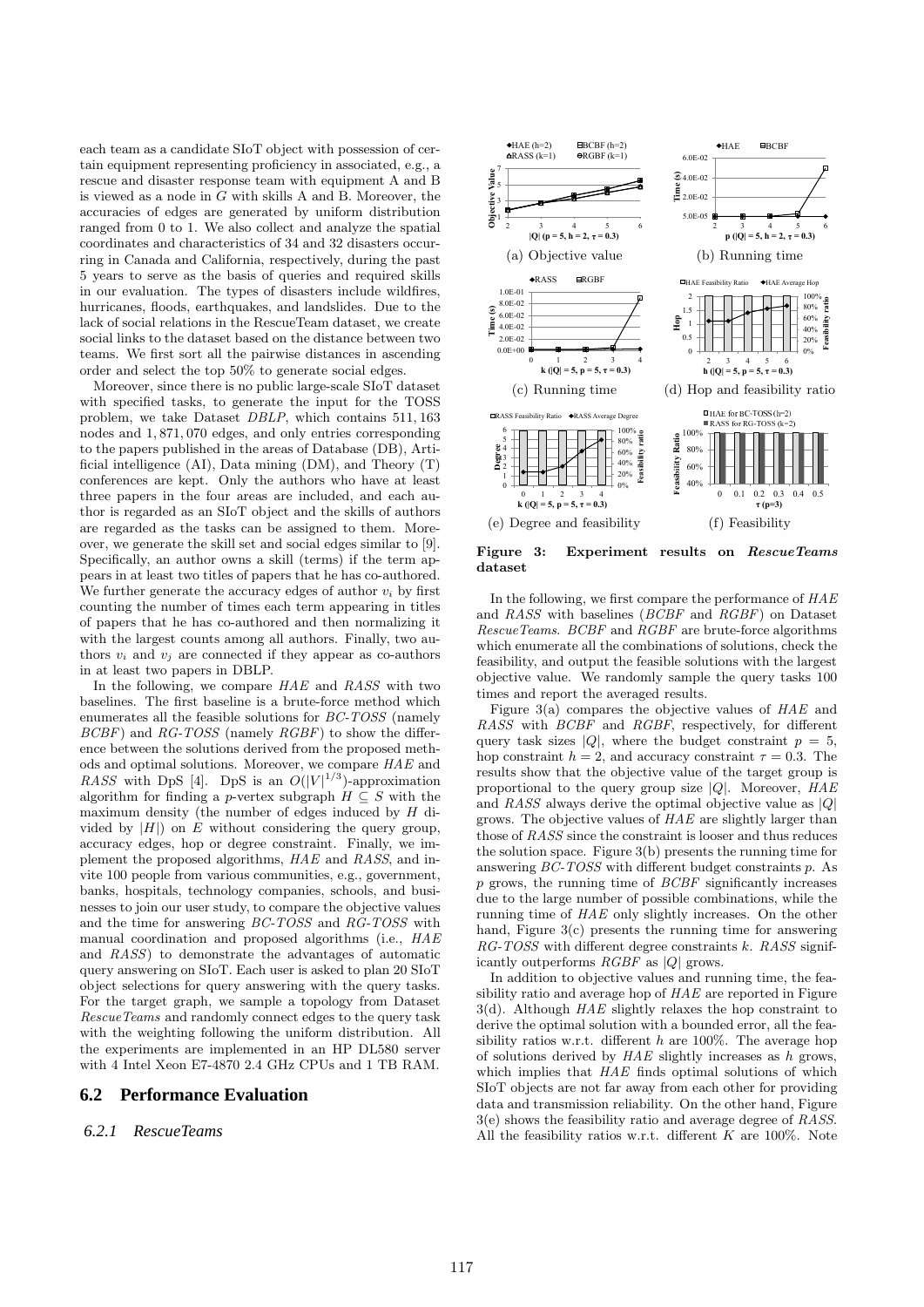

Figure 4: Experiment results on DBLP datasets

that the average degree of optimal solutions when  $k = 0$  (no degree constraint) and  $k = 1$  are close. This is because the rescue teams with different skills are usually not far from each other to cover all the rescue tasks within an area. As such, the average degree of the optimal solution without the degree constraint is more than 1, i.e., nodes are connected instead of being isolated. Figure 3(f) shows the feasibility ratio with different accuracy constraints from 0 to 0.5, and the results indicate the robustness of *HAE* and *RASS* since the feasibility ratios are all 100% given different accuracy constraints  $\tau$ .

#### *6.2.2 DBLP*

We further evaluate and analyze the performance of the proposed algorithms on *DBLP* dataset. Figures 4(a)-(d) show the results for answering *BC-TOSS*. We report the results of *HAE* with three baselines: 1) brute-force method (*BCBF*), 2) Densest p-Subgraph (*DpS*) [4], and 3) *HAE* without Incident Weight Ordering with Top-p Object Lookup and Accuracy Pruning (*HAE w/o ITL*&*AP*).

Figure 4(a) shows the running time with different budget constraint p, where  $|Q| = 5$ ,  $h = 2$ , and  $\tau = 0.3$ . The result indicates that the running time of *HAE* is close to that of *DpS* but outperforms other baselines. The running time of *DpS* is the smallest since *DpS* only finds the densest p-subgraph without computing the feasibility of solutions. On the other hand, as p grows, the running time of *HAE* is much less than that of *HAE w/o ITL*&*AP*, which indicates the effectiveness of the lookup and pruning strategy. Figure 4(b) shows the objective values and feasibility ratios with different hop constraints given accuracy constraint  $\tau = 0.3$ . *DpS* slightly outperforms *HAE* in terms of feasibility ratio since *DpS* finds socially-tight groups which are inclined to satisfy the hop constraint. However, without considering the objective values, the objective values of *DpS* are much smaller than that of *HAE*, while the objective values of *HAE* are close to optimal. Figure  $4(c)$  reports the running time with different hop constraints  $h$ . As  $h$  increases, the running time of all methods grows linearly, while the running time of  $HAE$  is still close to 1 second given  $h = 6$ . We further investigate the relationship between accuracy constraint  $\tau$ and running time. The results manifest that the running time can be reduced when  $\tau$  is large since the solution space is significantly reduced with large  $\tau$ . However, if we set  $\tau$ with a value close to 1, the solution space may become empty without any feasible solutions.

Figures 4(e)-(h) present the results for answering *RG-TOSS*. The results of *RASS* are compared with those of the brute-force method ( $RGBF$ ) and  $DpS$ . Given  $|Q| = 5$ ,  $k = 3$ , and  $\tau = 0.3$ , Figures 4(e) shows the running time with different budget constraints p. The results indicate that the proposed *RASS* outperforms *RGBF* by at least two orders. On the other hand, Figure 4(f) shows the objective values and feasibility ratios with different  $k$ . When the degree constraint k increases, the feasibility ratio of *RASS* is still 100% and outperforms *DpS* since ARO prioritizes the examination of partial solutions that will lead to feasible solutions. Note that *DpS* finds the densest subgraph but may not satisfy the degree constraint since most of the edges in the group may only be incident to some nodes, while the remaining nodes do not satisfy degree constraint. Meanwhile, the objective values of *RASS* are close to those of the optimal solutions.

We further conduct experiments on the running time and objective values with different k as shown in Figure  $4(g)$ . As the degree constraint becomes strict, i.e., the requirement of reliability in data transmission becomes high, the objective values become small since the cohesive requirement reduces the number of possible solutions and may not answer the task correctly. Moreover, as  $k$  increases, the running time of *RASS* also grows since the complexity of finding a cohesive group is high, e.g., cliques. Figure 4(h) shows the running time of *RASS*, *RASS* without Accuracy-oriented Robustness-aware Ordering (*RASS* w/o ARO), *RASS* without Core-based Robustness Pruning (*RASS* w/o CRP), *RASS* without Accuracy-Optimization Pruning (*RASS* w/o AOP), and *RASS* without Robustness-Guaranteed Pruning (*RASS* w/o RGP). The result manifests that Accuracy-Optimization Pruning (AOP) is the most effective because AOP precisely estimates the upper bounds of partial solutions and effectively prunes the partial solutions that cannot grow into better solutions.

#### *6.2.3 User Study*

Here we conduct a user study to show that human computation for *BC-TOSS* and *RG-TOSS* is time-consuming, while the objective values are not close to optimal even when the number of SIoT objects is small. Each user is assigned to solve *BC-TOSS* and *RG-TOSS* on 5 small SIoT networks with vertex set sizes 12, 15, 18, 21, and 24. To avoid confusing users with the complicated network structure, every vertex is labelled with an objective value, which is the sum-